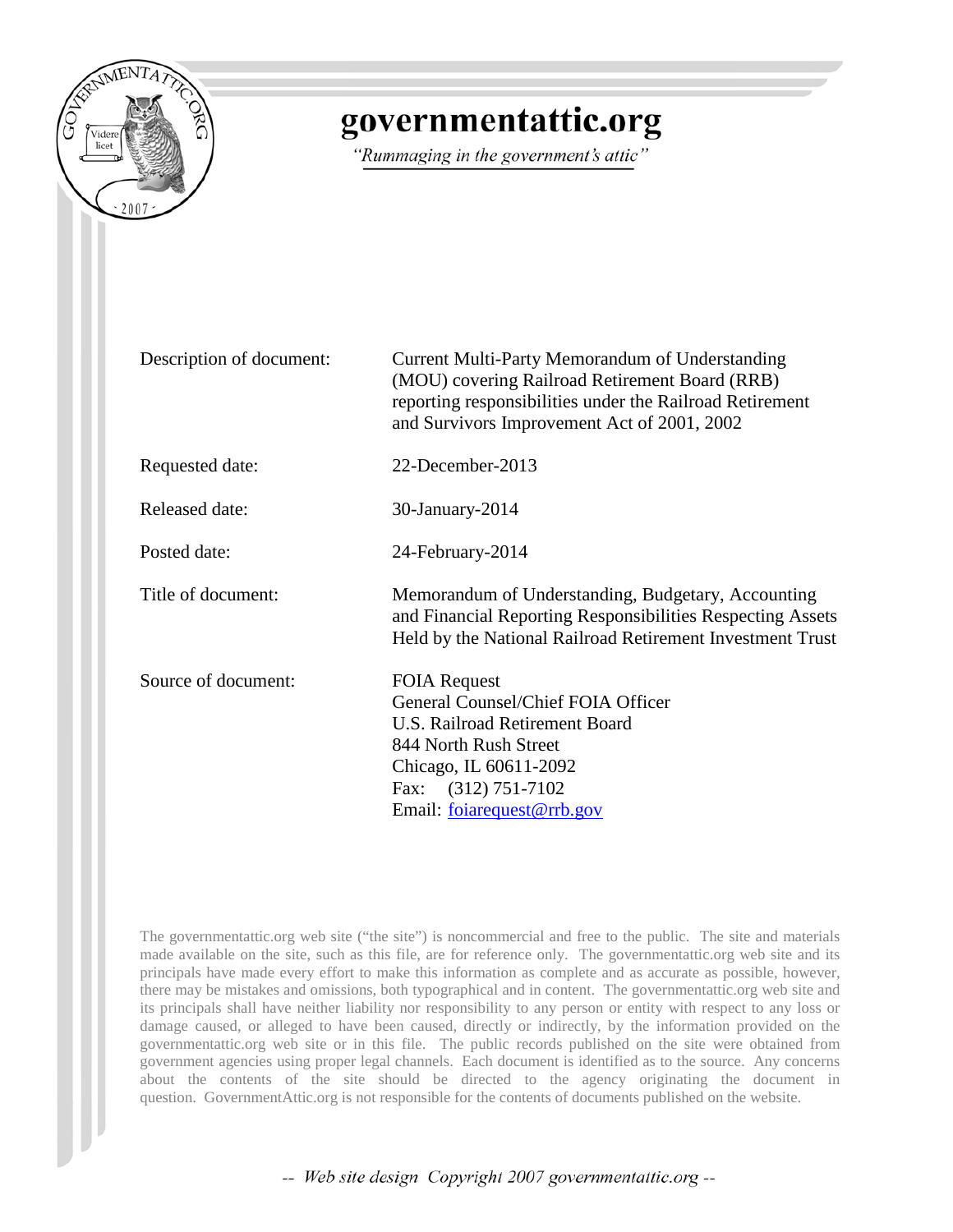

UNITED STATES OF AMERICA RAILROAD RETIREMENT BOARD 844 NORTH RUSH STREET CHICAGO, ILLINOIS 60611-2092

GENERAL COUNSEL

# JAN 3 0 2014

Re: Freedom of Information Act Request dated December 22, 2013, C. 0929-14

This is in response to your letter dated December 22, 2013 to the Railroad Retirement Board (hereinafter the Board) wherein you requested "a copy of the updated (post-2010) Multi-Party Memorandum of Understanding covering reporting responsibilities under the Railroad Retirement and Survivors Improvement Act of 2001, to which RRB, NNRIT and Treasury were signatories." You made your request pursuant to the Freedom of Information Act.

Pursuant to your request, please find enclosed a copy of the current Memorandum of Understanding and associated attachments.

I trust that this information is helpful.

· Appeal Rights.

The regulations of the Railroad Retirement Board provide that you may appeui the denial of a requested record by writing to the Secretary to the Board, Railroad Retirement Board, 844 North Rush Street, Chicago, Illinois 60611- 2092, within 20 days following your receipt of this letter. A letter of appeal must include reference to, or a copy of, this letter.

sincerely,<br> $72/12$ 

Karl T. Blank<br>General Counsel

Enclosure

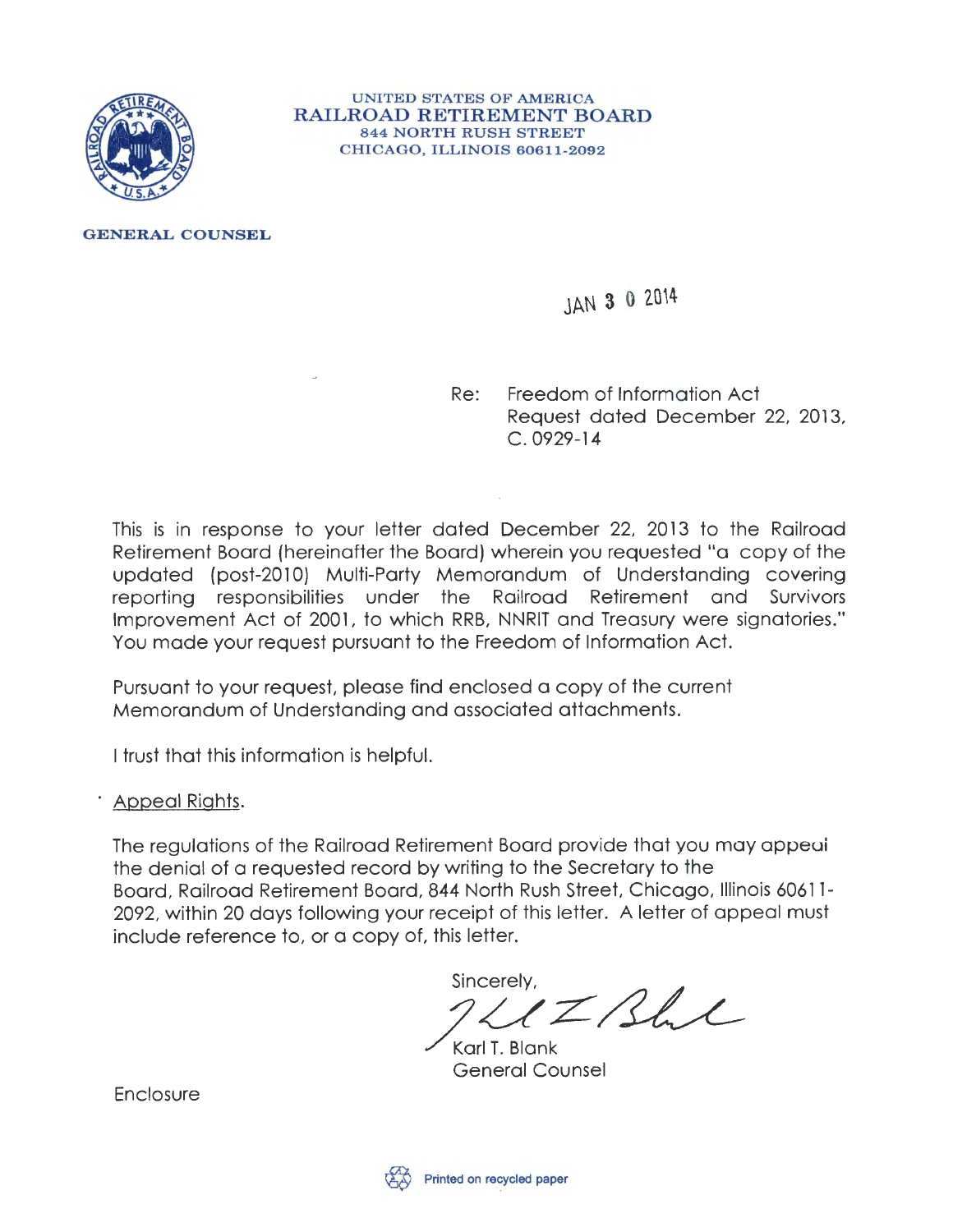#### MEMORANDUM OF UNDERSTANDING

### *Budgetary, Accounting and Financial Reporting Responsibilities Respecting Asseb' Held by tile National Railroad Retirement Investment Trust*

The Railroad Retirement Board (RRB), the National Railroad Retirement Investment Trust (the Investment Trust), the Department of the Treasury (Treasury), and the Office of Management and Budget (OMB) (collectively, the Parties), agree on the following budgetary, accounting and financial reporting responsibilities respecting assets transferred to and from, and held by, the Investment Trust for RRB.

#### 1.0 General

The Parties agree that, (i) while the Railroad Retirement and Survivors' Improvement Act of  $2001$  (P.L. 107-90) (the Act) provides that the Investment Trust is not a department, agency, or instrumentality of the Federal Government, the cash and investments held by the Investment Trust for RRB are nevertheless assets of the Federal Government and must be accounted for and reported as such; (ii) the Act provides that the Investment Trust is not subject to the requirements of Title 31 of the U.S. Code (including apportiorunent); and (iii) the annual audit of the Investment Trust required by the Act shall be prepared in accordance with Generally Accepted Accounting Principles (GAAP).

#### 2.0 Fiscal Year of the Investment Trust

The Investment Trust will use the same fiscal year as the Federal Government. Currently, the Federal Government's fiscal year begins on October 1 and ends on September 30 of the following calendar year.

#### 3.0 Account Structure

The transactions of the Investment Trust shall be reported using a separate trust fund account symbol, with RRB being the program agency for that account. The following Treasury Fund Account Symbols have been reserved to report this activity:

| National Railroad Retirement Investment Trust                       |
|---------------------------------------------------------------------|
| Gains and losses on non-Federal securities, National Railroad       |
| Retirement Investment Trust                                         |
| Earnings on investments in Federal securities, National Railroad    |
| Retirement Investment Trust                                         |
| Interest and dividends on non-Federal securities, National Railroad |
| Retirement Investment Trust                                         |
| Payment from the Railroad Retirement Account, National Railroad     |
| Retirement Investment Trust                                         |
|                                                                     |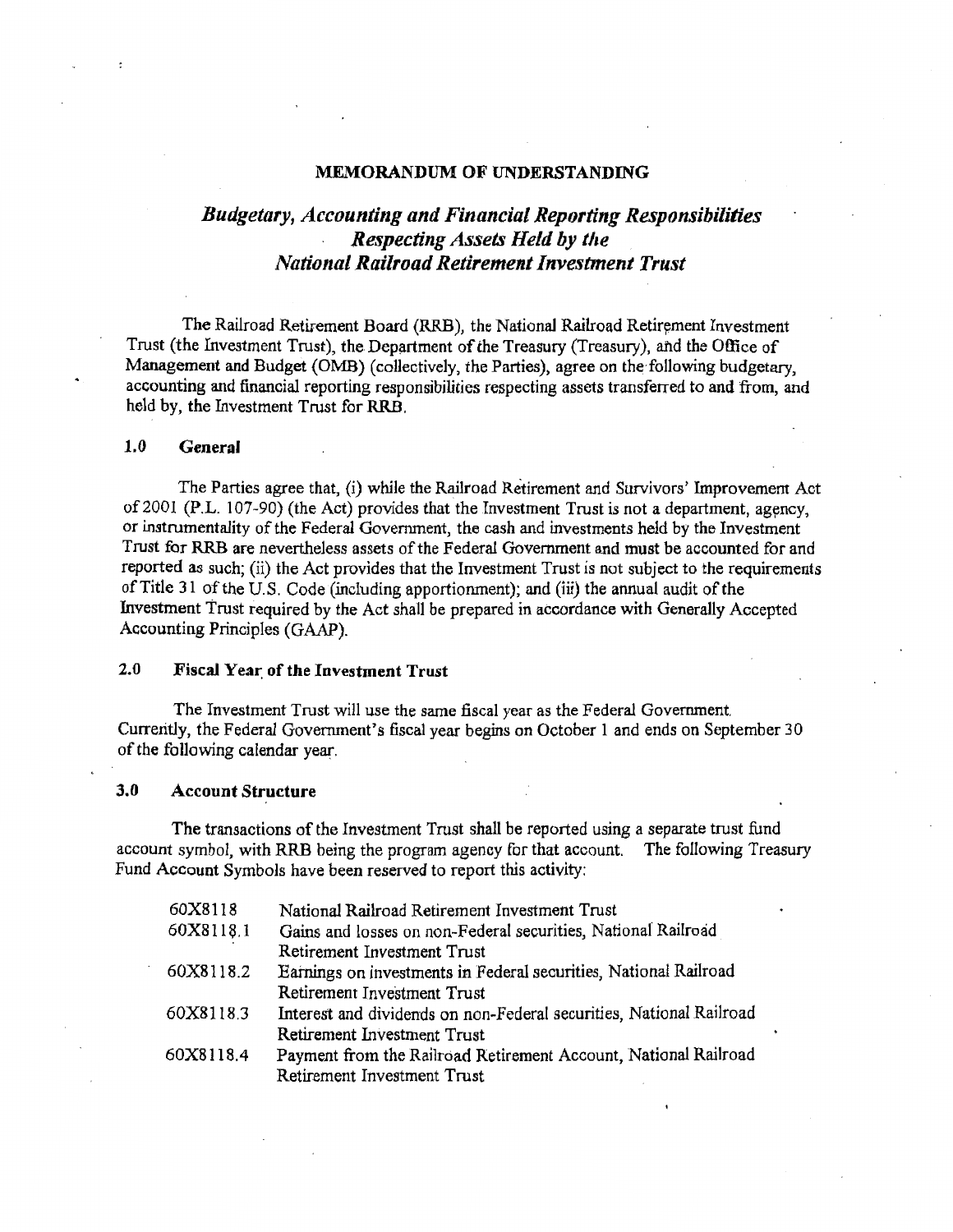| 60X8118.5 | Payment from the Social Security Equivalent Benefit Account, National |
|-----------|-----------------------------------------------------------------------|
|           | Railroad Retirement Investment Trust                                  |
| 60X8118.6 | Payment from the Railroad Retirement Supplemental Account, National   |
|           | Railroad Retirement Investment Trust                                  |

Federal securities are securities issued by the Treasury and securities issued by a Federal agency. Non-Federal securities include all permitted investments, excluding Federal securities. For purposes of this memorandum, securities that are guaranteed by Federal agencies are considered to be non-Federal securities .

Treasury's Financial Management Service (FMS) has established the accounts described above (with the designation account symbol of 60X8118) in FMS's central accounting and financial reporting system. Using this new account number, Treasury's Bureau of the Public *Debi* (BPD) will estabiish a separate investment account within BPD's investment accounting system for Investment Trust activity. This separate account will be reflected in separate line items on both the Monthly Treasury Statement and the Monthly Statement of the Public Debt for the activity of the Investment Trust.

### 4.0 Accounting Treatment of Non-Federal Security Purchases and Sales by the Investment Trust

Purchases and sales of non-Federal securities (other than gains and losses) by the Investment Trust will be treated as a means of financing, as required by section 105(c) of the  $\overline{A}$  ct  $\overline{A}$  ,  $\overline{A}$  ,  $\overline{A}$  ,  $\overline{A}$  ,  $\overline{A}$  ,  $\overline{A}$  ,  $\overline{A}$  ,  $\overline{A}$  ,  $\overline{A}$  ,  $\overline{A}$  ,  $\overline{A}$  ,  $\overline{A}$  ,  $\overline{A}$  ,  $\overline{A}$  ,  $\overline{A}$  ,  $\overline{A}$  ,  $\overline{A}$  ,  $\overline{A}$  ,  $\overline{A}$  ,

#### 5.0 Receipts to the Railroad Retirement System

Treasury's Internal Revenue Service will continue to collect and deposit receipts from the railroad industry for funding of the Railroad Retirement System. Nothing in this memorandum is to be construed as altering that arrangement. Receipts will initially be credited to the Railroad Retirement Account (R.RA) or the Social Security Equivalent Benefit Account (SSEBA), as appropriate. RRB shall continue to account for these receipts, in accordance with Treasury guidance issued from time to time.

#### 5.1 Investment in the RRA and the SSEBA

The receipts credited to the RRA and the SSEBA will be automatically invested by BPD in par~value Treasury special securities maturing on the first business day of the following month unless RRB provides specific instructions to do otherwise. Proceeds from maturing securities in the RRA and the SSEBA will be automatically re~invested by BPD in par-value Treasury special securities maturing on the first business day of the following month unless RRB provides specific instructions to do otherwise.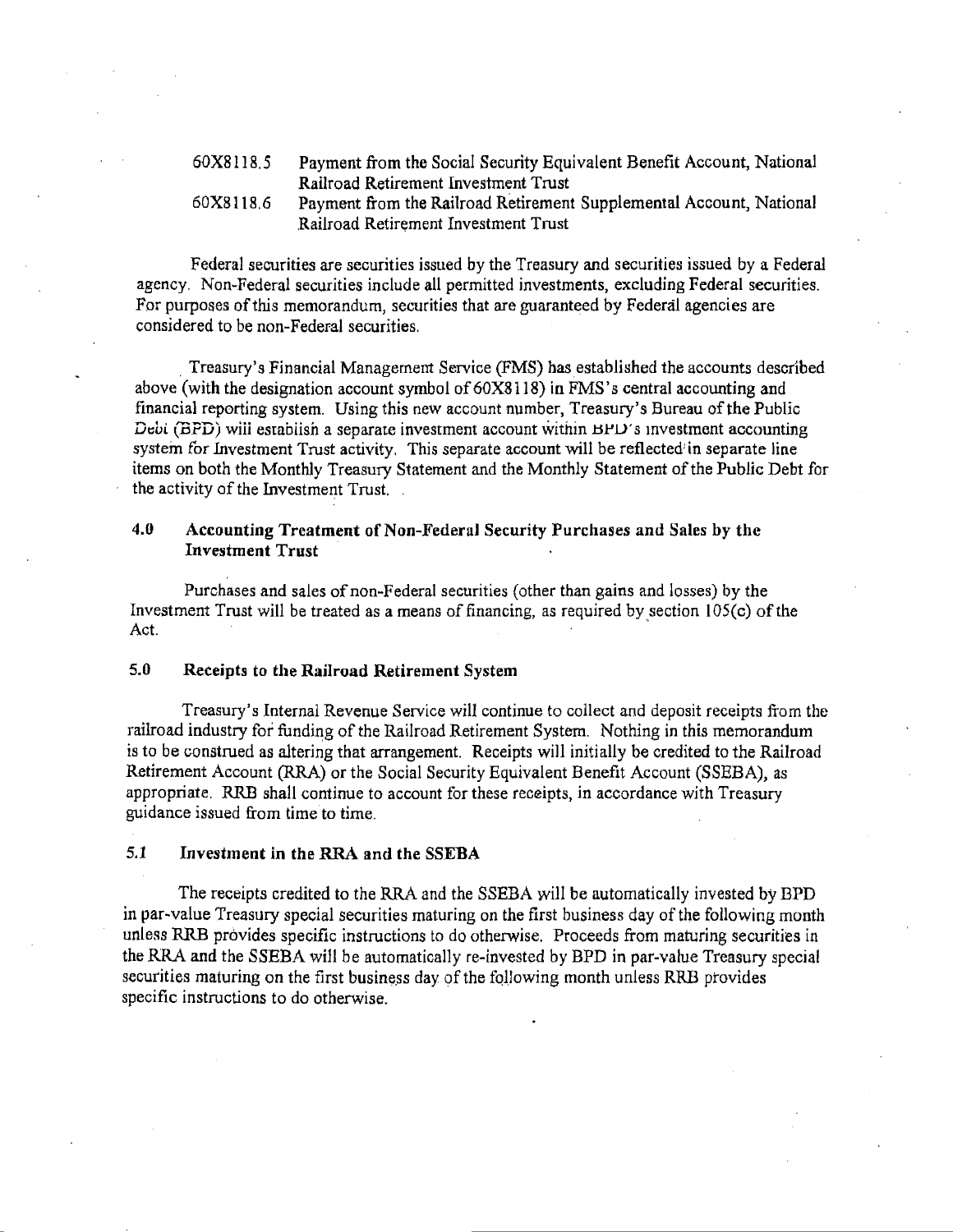### 5.2 Receipts of the Investment Trust

Receipts of the· Investment Trust will be recorded in the following sub-accounts:

- Gains and losses on non-Federal securities (60X8118.1);
- Earnings on investments in Federal securities (60X8118.2);
- Interest and dividends on non-Federal securities  $(60X8118.3)$ ;
- Payment from the Railroad Retirement Account (60X8118.4);
- Payment from the Social Security Equivalent Benefit Account (60X8118.5); and,
- Payment from the Railroad Retirement Supplemental Account (60X8118.6).

#### 6.0 Transfers of Assets from RRB to the Investment Trust

Subject to the Act and this Memorandum of Understanding, RRB shalt determine the timing and the amount of transfers of assets from the RRA, SSEBA, and the Railroad Retirement Supplemental Account (RRSA) to the Investment Trust.

#### 6.1.1 Cash Transfers

RRB shall direct Treasury to transfer cash from the RRA, SSEBA, and RRSA to the Investment Trust. RRB has provided Treasury's Office of Cash and Debt Management (OCDM) with an initial schedule of expected transfers for a period of six months (September 2002 through February 2003). RRB shall provide OCDM with updates to the initial schedule if there are any changes to the dates and amounts of the expected transfers. If it is determined that the transfers will extend beyond the initial six-month schedule, RRB shall provide a revised schedule to cover periods not included on the original schedule (i.e. beyond February 2.003) as soon as it *is* known that transfers will extend beyond this period.

If the need arises for RRB to make transfers from the Investment Trust to the RRA to fund Treasury-disbursed payments, RRB shall provide OCDM with the anticipated amount(s) to be transferred between the Investment Trust and the RRA.

These updates to the initial schedule of cash transfers and notices of transfers from the Investment Trust to RRB shall be pursuant to the business rules contained in Section 6.1.2. *All*  updated schedules and notices shall be delivered in writing to:

David J. Monroe Director, Office of Cash and Debt Management Department of the Treasury 1500 Pennsylvania Ave, NW Washington, DC 20220  $Fax Number - (202) 622-4775$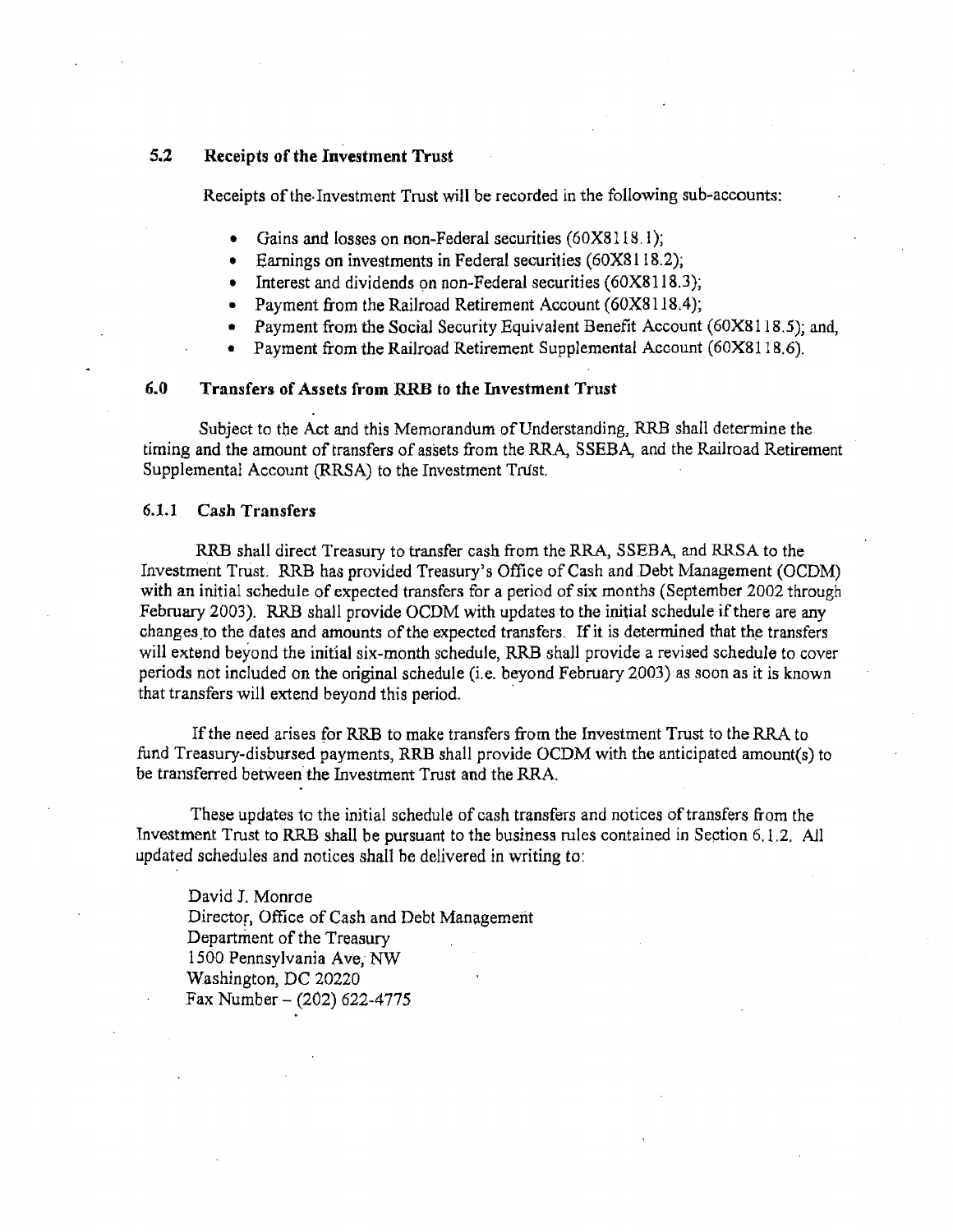#### 6.1.2 Notice for Specific Cash Transfers

Below are the business rules for providing advance notification to Treasury for daily cash management purposes. For each specific transfer of cash projected in the schedule provided in section  $6, 1, 1$ , RRB shall provide:

- fifteen  $(15)$  business days advance written notification for amounts greater than \$2 billion,
- five (5) business days advance written notification for amounts between \$500 million and \$2 billion,
- two (2) business days advance notification of amounts between *\$50* million and \$500 million, and
- transfers of less than \$50 million do not require advance notification.

(See Attachment A for the procedures to transfer cash assets to the Investment Trust. Additional guidance on the reporting of large dollar transfers is provided in the Treasury Financial Manual, Volume 1, Part 6, Section 8500 (http://www.fms.treas.gov/tfm/vol1/vlp6c850.txt.).)

#### 6.2 Transfers of Securities

Subject to the Act, RRB may request Treasury to transfer certain Treasury securities to the Investment Trust. Only securities held by RRB on the date of enactment of the Act (i.e. on December 21, 2001) are eligible to be transferred. RRB shall identify to BPD any specific securities to be transferred to the Investment Trust. Notification shall be signed by the contact for RRB account on file with BPD, and shall be delivered prior to  $3:00$  p.m. (Eastern Time) in writing to:

Susan Chapman Director, Division of Federal Investments Office of Public Debt Accounting :Bureau of the Public Debt P.O. Box 1328 Parkersburg, WV 26106 Phone Number (304) 480-5111 Fax Number (304) 480-5212

. B.PD will transfer these securities to the Investment Trust by changing the account in which the securities are held in BPD's investment accounting system from the Railroad Retirement Account, 60X8011, to the Investment Trust account, 60X8118. No transaction activity (redemption or investment) will result from the transfer; however, RRB must report the transfer of the securities between the accounts to FMS. The securities will be maintained in nonmarketable, book-entry form.

(See Attachment B for the procedures to transfer Treasury securities currently held by RRB to the Investment Trust.)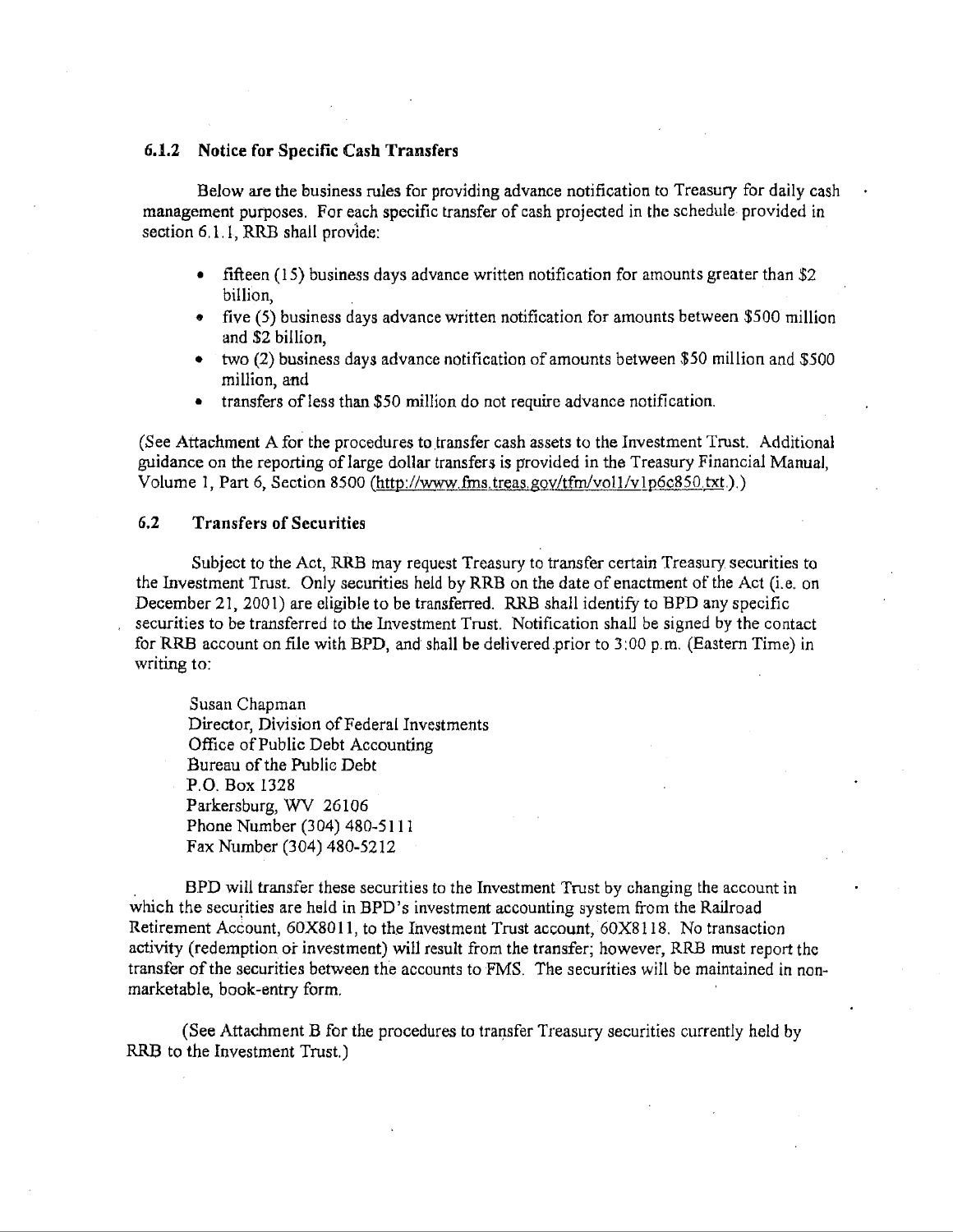### 6.3 Accounting Treatment for Assets Held by the Investment Trust

RRB will record all cash and investments held by the Investment Trust for RRB as Federal funds held outside of Treasury.

#### 7.0 Reporting Requirements

#### 7 .1 Annual Report

Section  $105(a)(3)(E)$  of the Act requires the Investment Trust to submit an annual management report to Congress no later than 180 days after the end of the Investment Trust's fiscal year, and to provide a copy of the management report to the President, RRB, and OMB when it is submitted to Congress.

#### 7.2 Monthly Reporting Requirements

*As* RRB continues to be responsible for the overall management of the Railroad Retirement System, RRB will be responsible for all budgetary and proprietary reporting of the Investment Trust's transactions, and for reporting to Treasury the amount of cash and the value of investments held by the Investment Trust. Treasury and OMB have developed specialized reporting requirements to handle the complexity added by the use of the Investment Trust to manage the Railroad Retirement System's assets and the disbursing agent to pay pension benefits.

- RRB is required to report all payments to and from the Investment Trust and the RRA, SSEBA, and RRSA on a monthly basis for the month in Which the payment occurred.
- The Investment Trust may report on a one month delayed basis to RRB, which in tum will report the information to Treasury on a monthly basis. However, the Investment. Trust will work towards improving the timeliness of its reporting, so that the transactions are reported as of the end of the month in which they occurred, consistent with all other Federal reporting.

#### 7.2.1 Monthly Reporting by RRB on the RRA and the SSEBA

Nothing in this memorandum is to be construed as altering RRB's current requirements for monthly financial reporting of activity in the RRA and the SSEBA.

Transfers from the RRA and the SSEBA to the Investment Trust account will be reported as outlays of those accounts and as offsetting receipts of the Investment Trust account. Transfers from the Investment Trust account to the RRA will be reported as outlays of the Investment Trust account and as offsetting receipts of the RR.A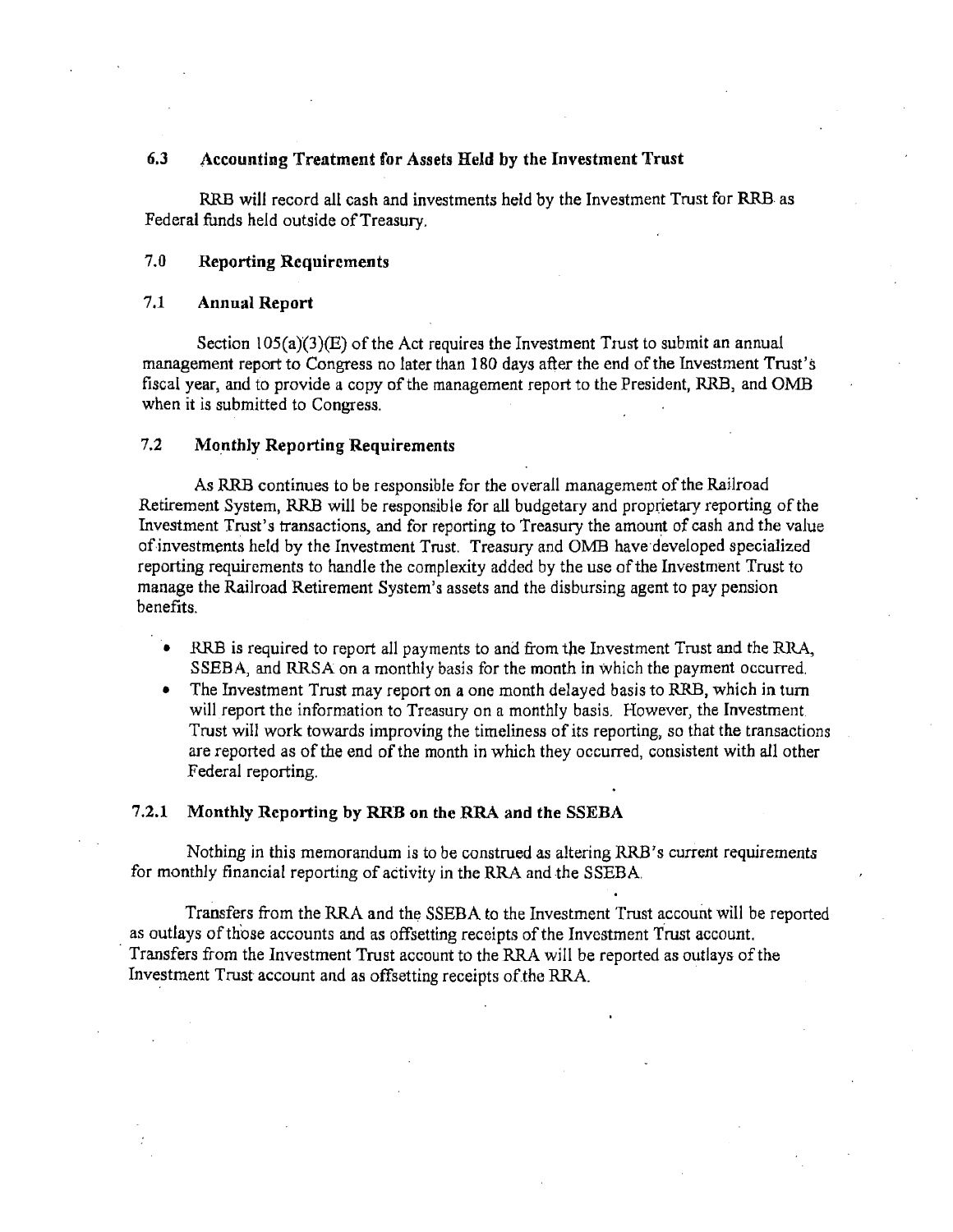#### 7.2.2 Timing of Monthly Reports by the Investment Trust to RRB

The Investment Trust shall report the information described in sections 7.2.3, 7.2.4, and 7.2.5 on a monthly basis to RRB. Except when Treasury, OMB, RRB and the Investment Trust agree to an alternative reporting schedule, this means that the Investment Trust may report each month's transactions no later than the third workday day of the second month after the transactions have occurred. (Beginning January 2003, the Investment Trust may report no later than the second workday of the second month.)

#### 7.2.3 Required Monthly mformation

Except as provided in Section 7.2.4, the Investment Trust shall report the following information to RRB:

- Total market value of non-Federal securities, end of month;
- Total interest earnings on Federal securities;
- Total interest and dividends earned on non-Federal securities;
- Total purchases of non-Federal securities;
- Total sales of non-Federal securities;
- Cash balance, end of month;
- Total purchases (at par) of Federal securities;
- Discounts and premiums on Federal securities at time of purchase
- Total sales (at par) of Federal securities;
- Payments to the disbursing agent;
- Administrative expenses; and,
- Payments received from the RRA, the SSEBA, and the RRSA.

Interest earnings on Federal securities (other than zero coupon bonds) shall include any purchase premiums and/or accrued interest at the time of purchase (as a negative), any periodic interest payments (as a positive), any gains realized from purchase discounts at the time of maturity or sale (as a positive)<sup>1</sup>, and any gains or losses on sale. Zero coupon bonds will be valued at market value on a monthly basis. The purchases and sales of all other Federal securities shall be reported at par. (Additional guidance to Federal agencies on reporting for accounts invested in Department of the Treasury securities is provided in the Treasury Financial Manual, Volume 1, Part 2, Chapter 4300 (http://www.fms.treas.gov/tfm/vol1/v1p2c430.pdf). For U.S. Standard General Ledger transactions related to reporting for accounts invested in Department of the Treasury securities, further guidance is available at http://www.fms.treas.gov/ussgl.)

Interest and dividends earned on non-Federal securities shall be reported on a gross basis. That is, if interest or dividends are reinvested, this shall be reported simultaneously as interest or dividends earned and as purchases of non-Federal securities.

<sup>&</sup>lt;sup>1</sup> Discounts are reported as a positive in subclass 75 (Unrealized Discount on Investments) at time of purchase. At maturity or sale, the purchase discount is reversed by reporting a negative receipt in subclass 75 and any gain realized from the discount is reported as interest *in* the 60X81 l8.2 receipt account as a positive.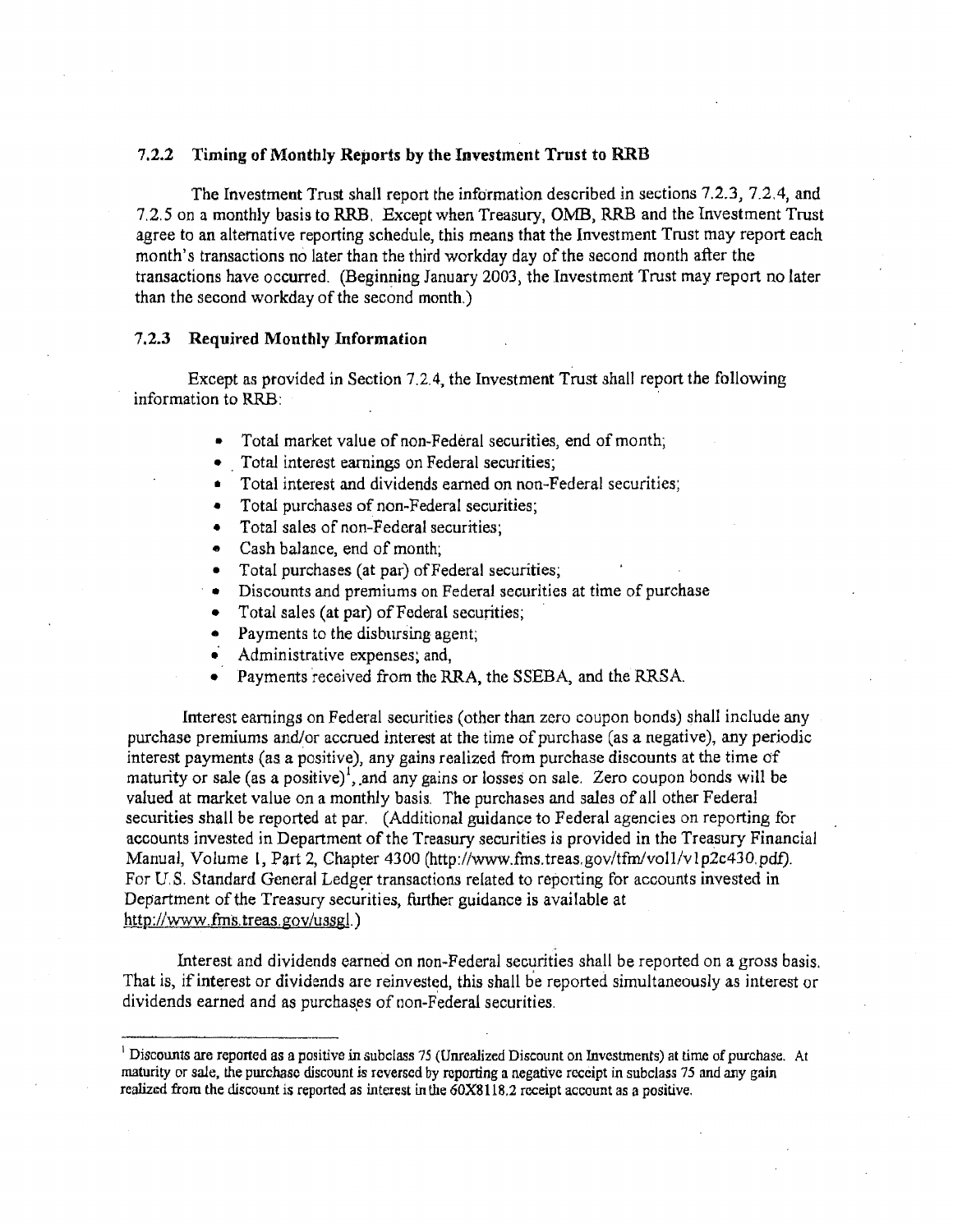RRB shall use the information provided by the Investment Trust to prepare the monthly financial reports for the Investment Trust account ( 60X8l18) and report to Treasury. As long as the Railroad Retirement System payments are disbursed through a FMS Financial Center, RRB shall complete the Statement of Transactions (Form 224) by the fifth workday of the month (the third workday, beginning January 2003). · Once the Railroad Retirement System payments are disbursed through a non-Federal disbursing agent, RRB shall complete the Statement of Accountability (Form 1219) and the Statement of Transactions (Form 1220) by the fifth workday of the month. RRB shall use the standard reporting procedures to complete these reports. (Additional guidance to Federal agencies on financial reporting is provided in the Treasury Financial Manual, Volume 1, Part 2. (http://www.fms.treas.gov/tfm/vol1/v1p2c100.html.).) The table in Appendix C provides detailed guidance for reporting each class of anticipated transactions.

#### 7.2.4 Monthly Valuation of Assets Held by the Investment Trust

As mentioned above, RRB shall report the total market value of the portfolio of non-Federal securities held by the Investment Tmst to Treasury on a monthly basis. Realized and unrealized gains and losses (net of purchases and sales) on the portfolio of non-Federal securities held by the Investment Trust shall be reported as offsetting receipts. The Investment Trust may report this mark-to-market valuation of the portfolio to RRB on a 30-day delay basis. RRBwill calculate gains and losses on non-Federal securities as follows:

Total market value of non-Federal securities, end of the current month

- Sales of non-Federal securities
- Purchases of non-Federal securities
- Total market value of non-Federal securities, end of previous month

The Parties agree that it would be difficult and expensive to revalue certain classes of non-Federal assets held by the Investment Tmst on a monthly basis. Therefore, the Investment Trust sha11 be required to revalue monthly only assets for which current market quotations are readily available in nationally recognized financial media. The Investment Trust may revalue all other assets on an annual basis (at the end of the fiscal year).

#### 7.2.5 Administrative Expenses

The Investment Trust shall report its direct expenditures for administrative expenses to RRB each month on an aggregate basis. In addition, at least once each year (at the end of the fiscal year) the Investment Trust shall report the amount of administrative expenses incurred by investment management firms that invest on its behalf. To the extent that these firms deduct their administrative expenses from earnings reported to the Investment Trust, the Investment Trust shall report the amouht of estimated administrative expenses separately and increase amounts of earnings reported by the same amount.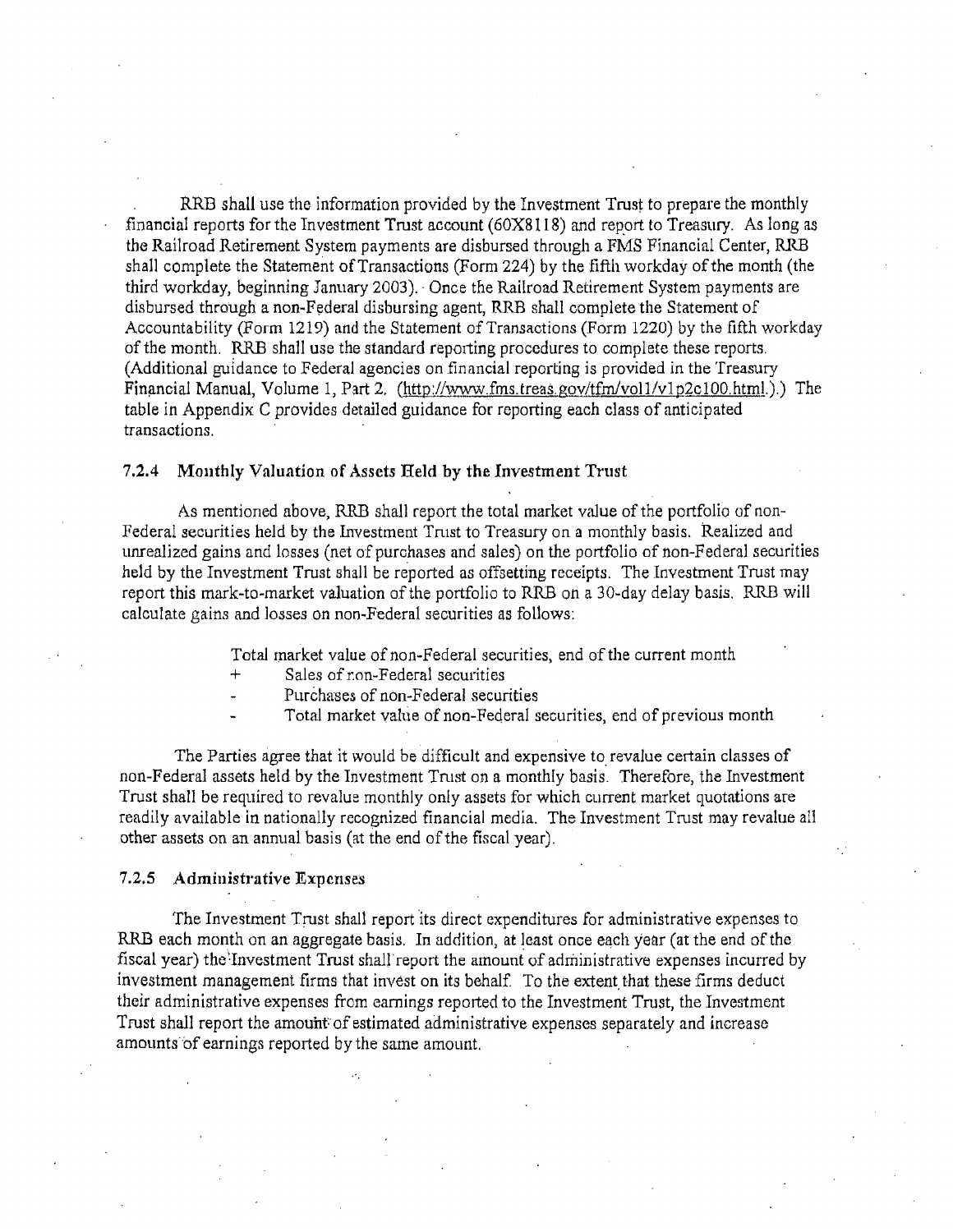#### 7 .2.6 Certification· of Monthly Information

RRB shall certify to Treasury that it has reported the information provided to it by the Investment Trust. RRB 's certification will not be construed as certifying to the accuracy of the infotmation provided by the Investment Trust. Ensuring the accuracy of the information provided on a monthly basis is a responsibility of the Investment Trust. However, RRB is responsible for ensuring that the annual information reported to Treasury is consistent with the Investment Trust's audited financial statements subject to differences between the budget and financial reporting in the basis for measurement of transactions. To the extent there are differences for other reasons, RRB will work with the Investment Trust to correct the information reported to Treasury.

#### 7 .2. 7 Benefit Payments

RRB's reporting of monthly benefit payments is not covered by the one month delay permitted by paragraph 7.2.2 because RRB will have-the information necessary to report benefit payments at the end of the month in which the benefits are paid. Under the Act, RRB continues to have the responsibility for determining who is entitled to railroad retirement benefits, the amount of each benefit, and the timing of payments. In addition, RRB will direct the Investment Trust to transfer funds to the disbursing agent sufficient to pay railroad retirement non-SSEB tier 1, tier 2 and supplemental benefits.

#### 7 .3 Required Quarterly Reporting

On a quarterly basis, RRB will also be required to complete FACTS II (Federal Agencies' Centralized Trial-Balance System II) reporting based on information provided by the Investment Trust. FACTS Il will allow RRB to submit one set of accounting data (mostly budgetary, but some also proprietary) that fulfills the needs of the FMS 2108 Year-End Closing Statement and the SF 133 Report on Budget Execution. The reporting schedule and additional guidance related to FACTS II reporting is provided in the FMS website at http://www.fms.treas.gov/ussgl/factsii/index.html.

#### 7.4 Required Yearly Reporting

·,

RRB shall report the financial information as required in the Treasury Financial Manual, Volume I, Part 2, Chapter 4000 (I TFM 2-4000) Federal Agencies' Centralized Trial-Balance System (FACTS I) to FMS, using Treasury Fund Account Symbol number 60X8118 which will include the information on the activities and balances of the Investment Trust.

#### 8.0 Revision of Reporting Requirements

If necessary, this memorandum will be updated as needed, with consent of the Parties, to reflect changes in reporting requirements published in OMB's Circular No. A-11.

#### Attachments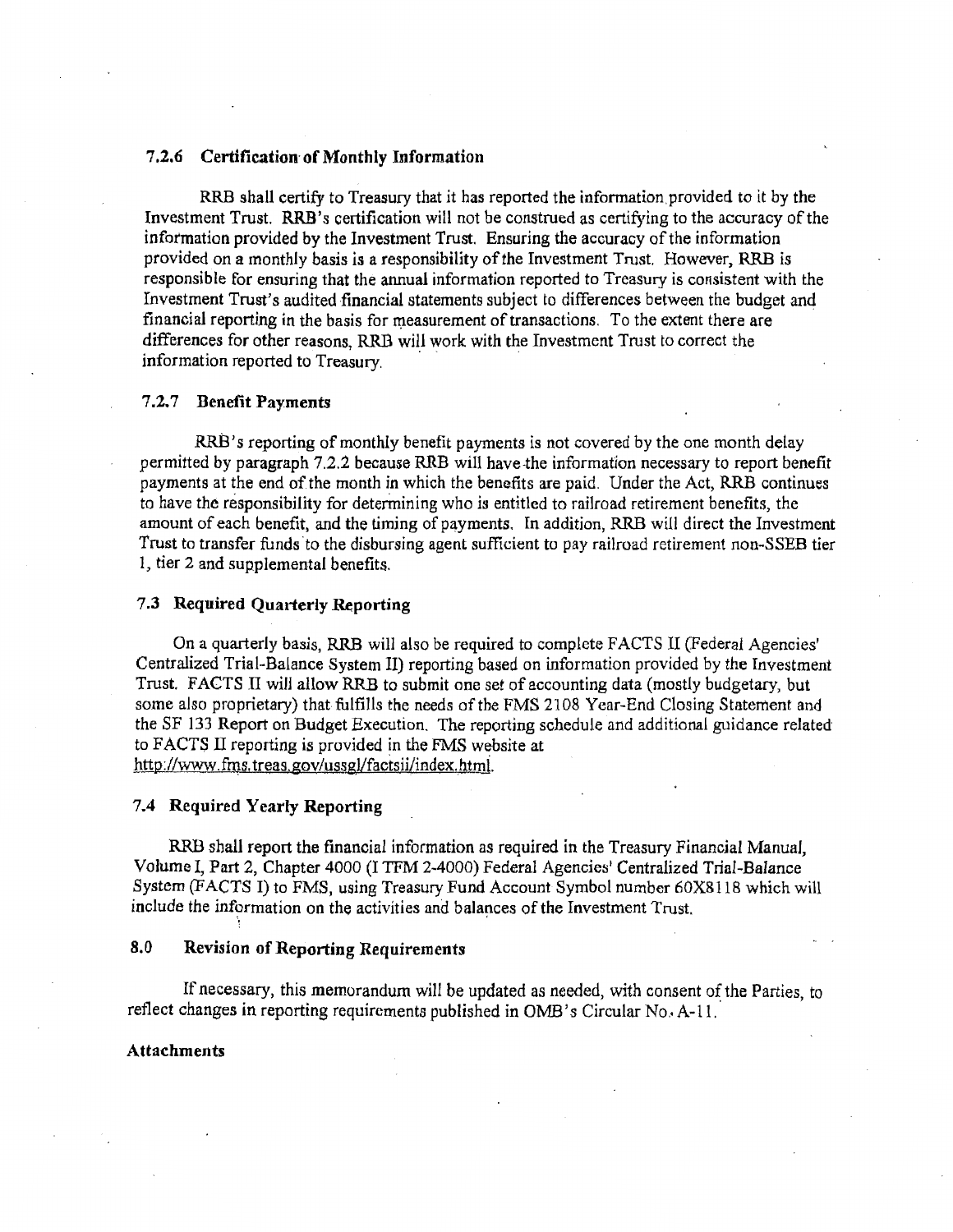#### $9.0$ Signatures

**Railroad Retirement Board** 

سرح Signature

Steven A. Bartholow General Counsel/Senior Executive Officer

 $\frac{10}{2002}$ 

### Department of the Treasury

Signature

Donald V. Hammond Fiscal Assistant Secretary

### **National Railroad Retirement Investment Trust**

1. Unios fr

Signature

Enos T. Throop, Jr. Chief Investment Officer

October 21, 200 2

### **Office of Management and Budget**

Signature

Richard P. Emery, Jr. Assistant Director for Budget Review

 $\frac{10}{\text{Date}}$  2007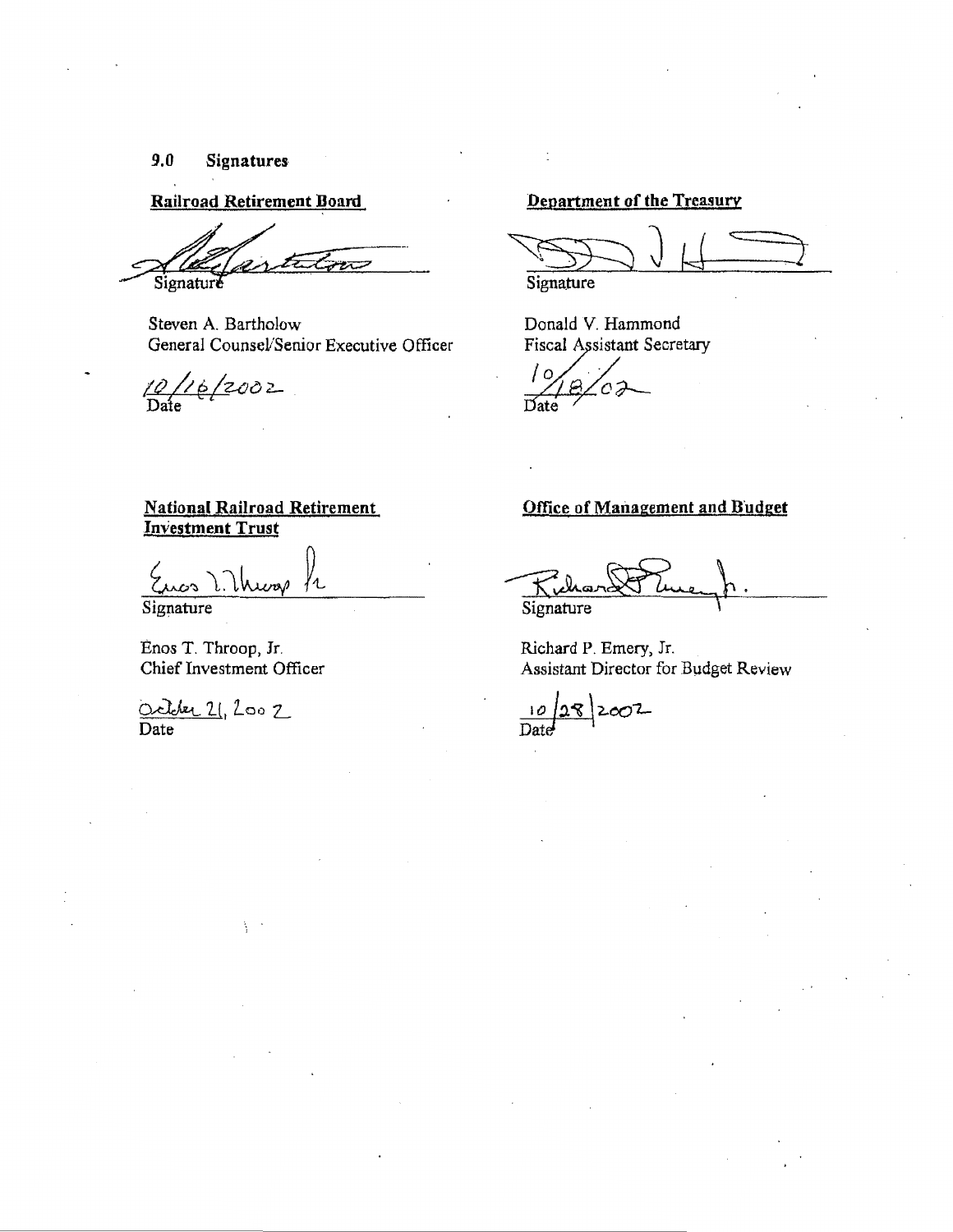Attachment A

#### Cash Transfer to the National Railroad Retirement Investment Trust **Procedures**  $\ddot{\phantom{a}}$

| Objective                                                                          | <b>RRB</b> / Trust Action                                                                                                                                                                                                                                                                            | <b>Treasury Action</b>                                                                                                                                                                                                       |
|------------------------------------------------------------------------------------|------------------------------------------------------------------------------------------------------------------------------------------------------------------------------------------------------------------------------------------------------------------------------------------------------|------------------------------------------------------------------------------------------------------------------------------------------------------------------------------------------------------------------------------|
|                                                                                    |                                                                                                                                                                                                                                                                                                      |                                                                                                                                                                                                                              |
| <b>Initial Transfer</b><br>of Excess<br>Balances (Cash)<br>from RRB<br>Accounts to | The Trust, through RRB, has provided a schedule<br>to Treasury (OFAS) of pending transfers of the<br>initial balances in the Railroad Retirement<br>Account (60X8011), the Social Security<br>Equivalent Benefit Account (60X8010) and the                                                           | Treasury (OFAS - OCDM) identifies need<br>for requested amount of cash and plans to<br>have funds available.<br>Depending on size of transfer, Treasury may                                                                  |
| Trust                                                                              | Railroad Retirement Supplemental Account -<br>(60X8012). With this advance notification, funds<br>can be made available to Trust on specified dates.                                                                                                                                                 | be able to make transfers of cash without the<br>full 30-day notice. However, the 30-day<br>notice will cnable Treasury to ensure that<br>the full amount of funds will be able to be                                        |
|                                                                                    | Updates to the schedule of transfers should be<br>provided, in writing, to:<br>David J. Monroe<br>Director, Office of Cash and Debt Management<br>Department of the Treasury<br>1500 Pennsylvania Ave, NW                                                                                            | transferred in 30 days. Treasury will work<br>with RRB and the Trust on specific timing<br>of transfers.                                                                                                                     |
|                                                                                    | Washington, DC 20220                                                                                                                                                                                                                                                                                 |                                                                                                                                                                                                                              |
|                                                                                    | Fax Number $- (202) 874 - 4775$<br>RRB instructs BPD to liquidate securities held in<br>accounts 60X8011, 60X8010 and 60X8012 by<br>sending redemption instruction to BPD<br>designating specific securities to liquidate.<br>(Standard procedures, using Request for<br>Investment/Redemption Form) | BPD liquidates securities. Increases cash<br>balance of investment accounts.                                                                                                                                                 |
|                                                                                    | RRB instructs FMS to move cash balance from<br>60X8011, 60X8010 and/or 60X8012* account to<br>Investment Trust's account at its designated<br>custodial bank.                                                                                                                                        | FMS will effect the transfer of the funds to<br>the Trust's account at its designated<br>financial institution. (The transfer will most<br>likely occur electronically, either by<br>automated clearinghouse credit, or wire |
|                                                                                    | RRB certifying officer will use the Electronic<br>Certification System or complete a hardcopy SF<br>1166 and send it to FMS Regional Financial<br>Center, to move money to Trust account outside<br>of Treasury.                                                                                     | transfer at the option of RRB.)                                                                                                                                                                                              |
|                                                                                    | RRB will report the outlay of funds from<br>accounts 60X8010, 60X8011, and/or 60X8012 on<br>the current month SF 224 for those accounts, and                                                                                                                                                         |                                                                                                                                                                                                                              |
|                                                                                    | report an offsetting receipt to account 60X8118<br>with a subclass of $(41)$ on the current month SF<br>224 to indicate funds were moved to the                                                                                                                                                      |                                                                                                                                                                                                                              |
|                                                                                    | Investment Trust outside of Treasury.<br>* Once all funds in the Supplemental Benefit Account (60X8012) are transferred to the Trust, this account will be                                                                                                                                           |                                                                                                                                                                                                                              |
|                                                                                    | eliminated. The other two accounts will have ongoing activity.                                                                                                                                                                                                                                       |                                                                                                                                                                                                                              |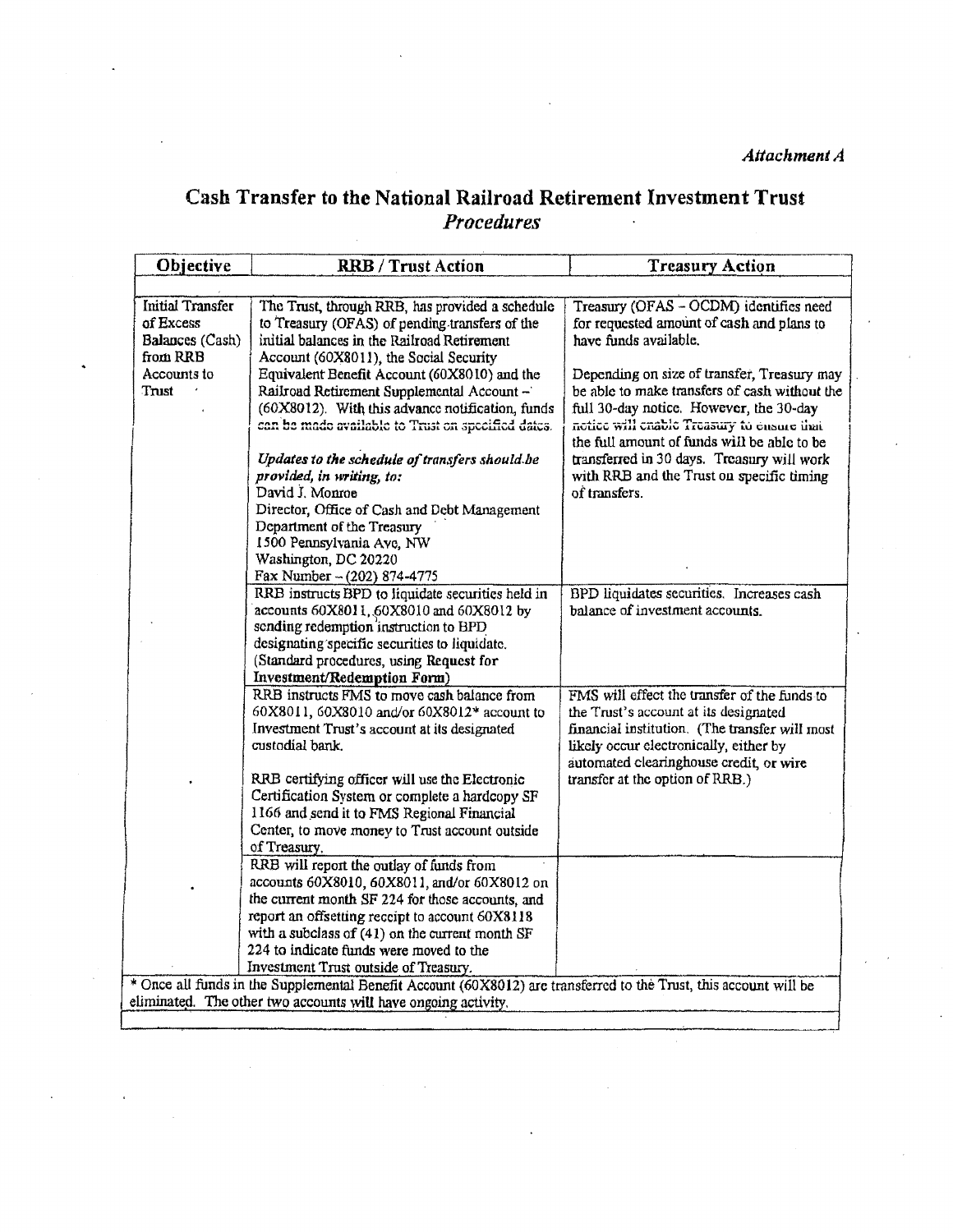| On-going     | RRB will identify amount of funds to move to the                            |                                                |
|--------------|-----------------------------------------------------------------------------|------------------------------------------------|
| transfers of | investment Trust.                                                           |                                                |
| funds to the |                                                                             |                                                |
| Investment   | Funds shall be transferred in accordance with the                           |                                                |
| Trust        | notification timeframes outlined in Section 6.1.2.                          |                                                |
|              |                                                                             |                                                |
|              | Notification should be sent in writing to:                                  |                                                |
|              | Cash Forecasting Division                                                   |                                                |
|              | Cash Accounting and Reporting Directorate                                   |                                                |
|              | Financial Management Service Department of the                              |                                                |
|              | Treasury                                                                    |                                                |
|              | 3700 East West Highway, Room 5A09                                           |                                                |
|              | Hyattsville, Maryland 20782                                                 |                                                |
|              | Fax Number: 202-874-9945                                                    |                                                |
|              | Or:<br>202-874-9984                                                         |                                                |
|              | Telephone:<br>202-874-9790                                                  |                                                |
|              | e-mail: funds.control@fms.treas.gov                                         |                                                |
|              | If funds are invested in short term, par-value -                            | BPD liquidates securities. Increases cash      |
|              | Treasury securities, RRB instructs BPD to                                   | halance of investment accounts.                |
|              | liquidate securities held in accounts 60X8011, or                           |                                                |
|              | 80X8010 by sending redemption instruction to                                |                                                |
|              | BPD designating specific securities to liquidate.                           |                                                |
|              | (Standard procedures, using Request for                                     |                                                |
|              |                                                                             |                                                |
|              | Investment/Redemption Form)<br>RRB instructs FMS to move a cash amount from | FMS will effect the transfer of the funds to   |
|              |                                                                             | the Trust's account at its designated          |
|              | the 60X8011 and/or 60X8010 account(s) to                                    | financial institution. (The transfer will most |
|              | designated account of the Trust.                                            | likely occur electronically, either by         |
|              |                                                                             |                                                |
|              | RRB certifying officer will use the Electronic                              | automated clearinghouse credit, or wire        |
|              | Certification System or complete a hardcopy SF                              | transfer at the option of RRB.)                |
|              | 1166 and send it to FMS Regional Financial                                  |                                                |
|              | Center, to move money to Trust account outside                              |                                                |
|              | of Treasury.                                                                |                                                |
|              | RRB will report the outlay of funds from                                    |                                                |
|              | accounts 60X8010, 60X8011, and/or 60X8012 on                                |                                                |
|              | the current month SF 224 for those accounts, and                            |                                                |
|              | report an offsetting receipt to account 60X8118                             |                                                |
|              | with a subclass of $(41)$ on the current month SF                           |                                                |
|              | 224 to indicate funds were moved to the                                     |                                                |
|              | Investment Trust outside of Treasury.                                       |                                                |

 $\ddot{\phantom{0}}$ 

 $\hat{\mathcal{O}}$ 

Ņ

 $\theta$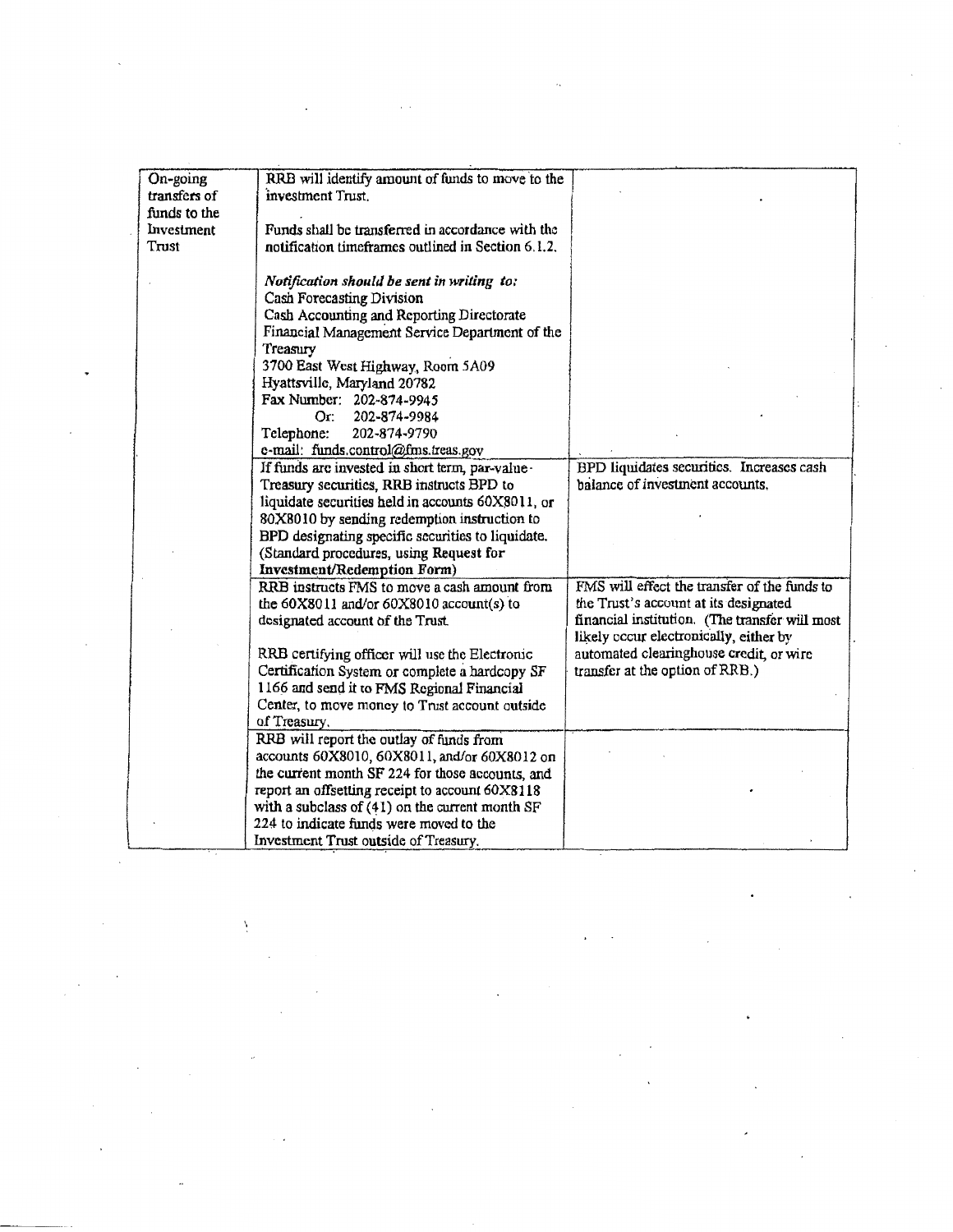*Attachment B* 

## Securities Transfer to the National Railroad Retirement Investment Trust *(Including the Transfer of the Proceeds of Redeemed Securities held* by *the Investment Trust)*

## *Procedures*

| Objective                                                                | <b>RRB</b> / Trust Action                                                                                                                                                                                                                                                                                                                          | <b>Treasury Action</b>                                                                                                                                                                                                                                                     |
|--------------------------------------------------------------------------|----------------------------------------------------------------------------------------------------------------------------------------------------------------------------------------------------------------------------------------------------------------------------------------------------------------------------------------------------|----------------------------------------------------------------------------------------------------------------------------------------------------------------------------------------------------------------------------------------------------------------------------|
|                                                                          |                                                                                                                                                                                                                                                                                                                                                    |                                                                                                                                                                                                                                                                            |
| Transfer of<br>Currently-held<br>Securities from<br>RRB to Trust         | RRB identifies specific securities to transfer to<br>the Trust ownership. (In writing to BPD using<br>established contact for RRB account as .<br>signatory.)<br>(Notification should be provided, in writing, to:)<br>Susan Chapman<br>Director, Division of Federal Investments<br>Office of Public Debt Accounting<br>Bureau of the Public Debt | BPD changes the ownership of the<br>securities, by changing the account in<br>which the securities are held in InvestOne<br>from the RRB account, 60X8011, to the<br>account for Trust activity, 60X8118. No<br>transaction activity (redemption or<br>investment) occurs. |
|                                                                          | P.O. Box 1328<br>Parkersburg, WV 26106<br>Phone Number (304) 480-5111<br>Fax Number (304) 480-5112<br>Trust must establish a designated contact for new<br>account. Completes Fund Information Form                                                                                                                                                |                                                                                                                                                                                                                                                                            |
|                                                                          | and submits it to BPD at the above address.<br>RRB must report the transfer of securities from<br>60X8011 to 60X8118 to FMS via the monthly<br>account transaction reporting (SF 224).                                                                                                                                                             |                                                                                                                                                                                                                                                                            |
| Redemption of<br>Securities held<br>by the Trust at<br><b>BPD</b>        | Trust completes Request for<br>Investment/Redemption Form identifying<br>security to be redeemed and submits it to BPD.                                                                                                                                                                                                                            | BPD liquidates designated securities and<br>increases cash balance in Investment<br>Account (60X8118).                                                                                                                                                                     |
|                                                                          |                                                                                                                                                                                                                                                                                                                                                    |                                                                                                                                                                                                                                                                            |
| Transfer of the<br>Proceeds (Cash)<br>of a<br>Redemption to<br>the Trust | Trust requests that RRB instructs FMS to move<br>cash balance from 60X8118 account to Trust.<br>Funds shall be transferred in accordance with the<br>notification timeframes outlined in Section 6.1.2.                                                                                                                                            | FMS will effect the transfer of the funds to<br>the Trust account at its designated financial<br>institution. (The transfer will most likely<br>occur electronically, either by automated<br>clearinghouse credit, or wire transfer at the<br>option of RRB.)              |
|                                                                          | Notification should be sent in writing to:<br>Cash Forecasting Division<br>Cash Accounting and Reporting Directorate<br>Financial Management Service Department of the<br>Treasury<br>3700 East West Highway, Room 5A09.<br>Hyattsville, Maryland 20782<br>Fax Number: 202-874-9945<br>$\circ$ Or:<br>202-874-9984<br>Telephone:<br>202-874-9790   |                                                                                                                                                                                                                                                                            |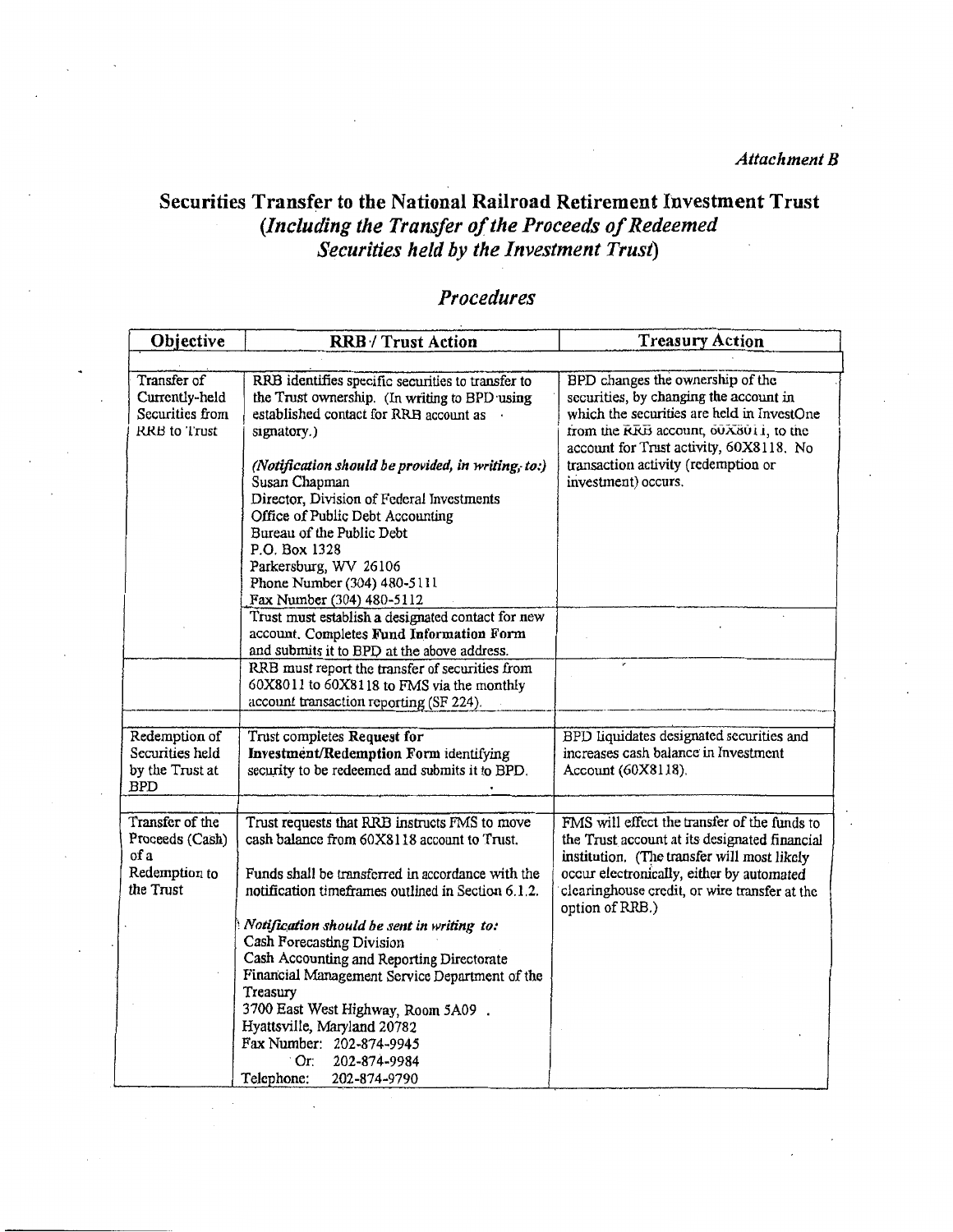| e-mail: funds.control@fms.treas.gov                                                                                                                                                              |  |
|--------------------------------------------------------------------------------------------------------------------------------------------------------------------------------------------------|--|
| RRB certifying officer will use the Electronic<br>Certification System or complete a hardcopy SF<br>1166 and send to FMS Regional Financial Center,<br>to move money to Trust account outside of |  |
| Treasury.                                                                                                                                                                                        |  |

 $\label{eq:2.1} \frac{1}{\sqrt{2}}\left(\frac{1}{\sqrt{2}}\right)^{2} \left(\frac{1}{\sqrt{2}}\right)^{2} \left(\frac{1}{\sqrt{2}}\right)^{2} \left(\frac{1}{\sqrt{2}}\right)^{2} \left(\frac{1}{\sqrt{2}}\right)^{2} \left(\frac{1}{\sqrt{2}}\right)^{2} \left(\frac{1}{\sqrt{2}}\right)^{2} \left(\frac{1}{\sqrt{2}}\right)^{2} \left(\frac{1}{\sqrt{2}}\right)^{2} \left(\frac{1}{\sqrt{2}}\right)^{2} \left(\frac{1}{\sqrt{2}}\right)^{2} \left(\$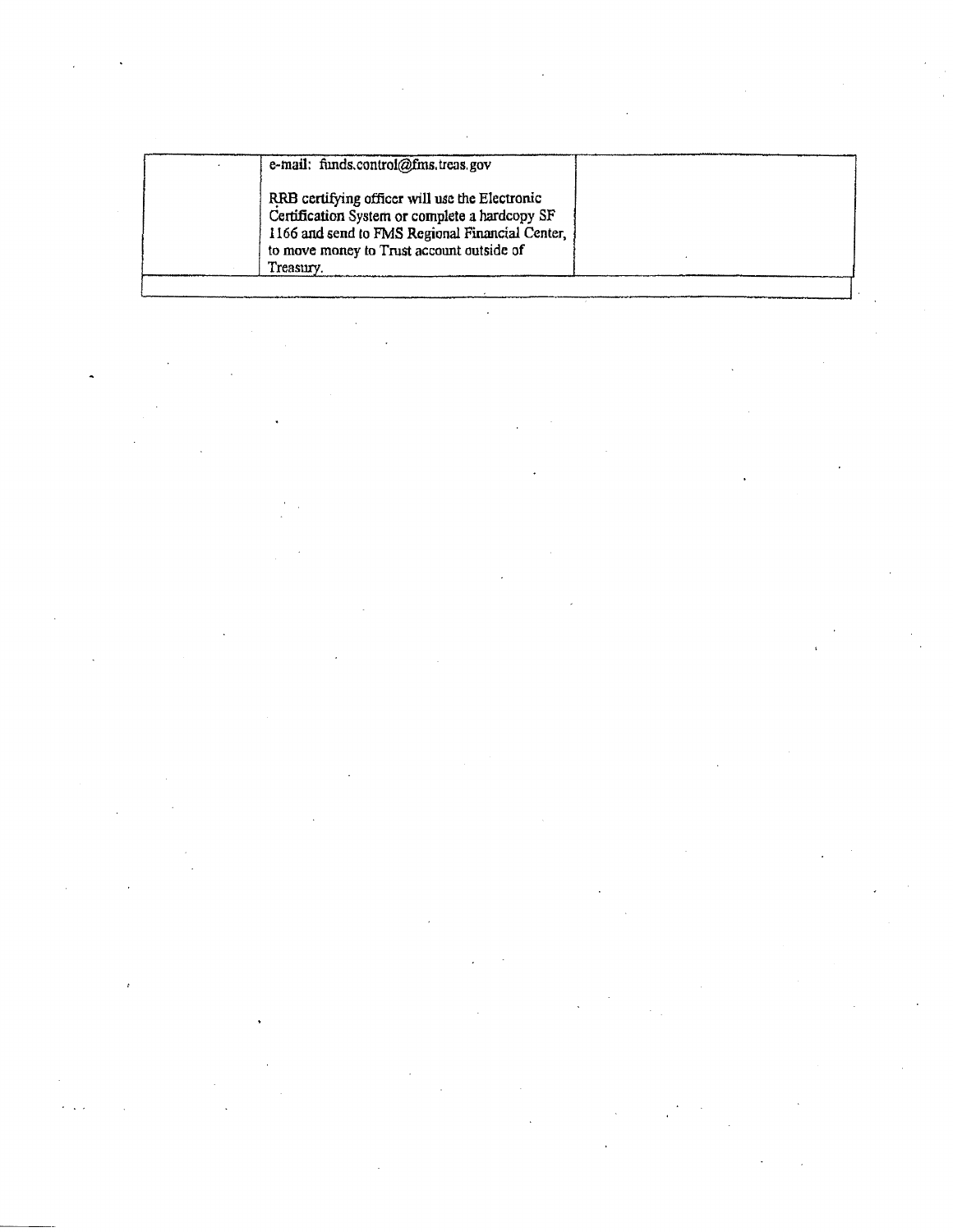#### Railroad Investment Trust  $\ddot{\phantom{a}}$  $\frac{1}{2}$   $\frac{1}{2}$   $\frac{1}{2}$  $\ddot{\phantom{0}}$

| Accounting for Transactions. |  |  |
|------------------------------|--|--|
|------------------------------|--|--|

Funds 60X8010, 60X8011, 60X8012 and 60X8118

 $\mathcal{A}$ 

|    | Funds 60X8010, 60X8011, 60X8012 and 60X8118 |              |                                                                                        |                         | 60:3010, 60X8011, |        |              |         |
|----|---------------------------------------------|--------------|----------------------------------------------------------------------------------------|-------------------------|-------------------|--------|--------------|---------|
|    |                                             |              |                                                                                        |                         | 60X8012           |        |              | 60X811B |
|    |                                             |              |                                                                                        |                         | <b>R3B</b>        |        | <b>NRRIT</b> |         |
|    | Transaction                                 | <b>USSGL</b> |                                                                                        | <b>SF 224</b>           | Debit             | Credit | Debit        | Credit  |
| 1. | <b>Anticipated Appropriation</b>            |              |                                                                                        |                         |                   |        |              |         |
|    | Proprietary                                 |              | None                                                                                   | None                    |                   |        |              |         |
|    |                                             |              |                                                                                        |                         |                   |        |              |         |
|    | Budgetary                                   | 4120         | Appropriations Anticipated - Indefinite                                                |                         | 100               |        |              |         |
|    |                                             | 4450         | Unapportioned Authority                                                                |                         |                   | 100    |              |         |
|    |                                             |              |                                                                                        |                         |                   |        |              |         |
| 2. | <b>Apportionment</b>                        |              |                                                                                        |                         |                   |        |              |         |
|    | Proprietary                                 |              | <b>None</b>                                                                            | None                    |                   |        |              |         |
|    |                                             |              |                                                                                        |                         |                   |        |              |         |
|    | Budgetary                                   | 4450         | Unapportioned Authority                                                                |                         | 100               |        |              |         |
|    |                                             | 4590         | Apportionments Unavailable - Anticipated Resources                                     |                         |                   | 100    |              |         |
| З. |                                             |              |                                                                                        |                         |                   |        |              |         |
|    | <b>Tax Receipts</b><br>Proprietary          |              |                                                                                        |                         |                   |        |              |         |
|    |                                             | 1010         | Fund Balance With Treasury                                                             | 60X8010.2               | 100               |        |              |         |
|    |                                             | 5800         | Tax Revenue Collected                                                                  | 60X8011.2<br>(Reported) |                   | 100    |              |         |
|    | Budgetary                                   | 4114         |                                                                                        | by Treasury)            | 100               |        |              |         |
|    |                                             | 4120         | Appropriated Trust or Special Fund Receipts<br>Appropriations Anticipated - Indefinite |                         |                   | 100    |              |         |
|    |                                             |              |                                                                                        |                         |                   |        |              |         |
| 4. | <b>Apportionment and Allotment</b>          |              |                                                                                        |                         |                   |        |              |         |
|    | Proprietary                                 |              | None                                                                                   | None                    |                   |        |              |         |
|    |                                             |              |                                                                                        |                         |                   |        |              |         |
|    | Budgetary                                   | 4590         | Apportionments Unavailable - Anticipated Resources                                     |                         | 100               |        |              |         |
|    |                                             | 4510         | Apportionments                                                                         |                         |                   | 100    |              |         |
|    |                                             | 4510         | Apportionments                                                                         |                         | 100               |        |              |         |
|    |                                             | 4610         | Allotments - Realized Resources                                                        |                         |                   | 100    |              |         |
|    |                                             |              |                                                                                        |                         |                   |        |              |         |
| 5, | <b>Transfer Funds to RIT</b>                |              |                                                                                        |                         |                   |        |              |         |
|    | Proprietary                                 | 5760         | Expenditure Financing Sources - Transfers Out                                          |                         | 85                |        |              |         |
|    |                                             | 1010         | Fund Balance With Treasury                                                             | (09)60X8010             |                   | 85     |              |         |
|    |                                             |              |                                                                                        | (09)60X8011             |                   |        |              |         |
|    |                                             |              |                                                                                        | (09)50X8012             |                   |        |              |         |
|    |                                             | 1130         | Funds Held by the Public                                                               | (41)60X8118             |                   |        | 85           |         |
|    |                                             | 5750         | Expenditure Financing Sources - Transfers In                                           | 60X8118.5               |                   |        |              | 85      |
|    |                                             |              |                                                                                        | 60X8118.4               |                   |        |              |         |
|    |                                             |              |                                                                                        | 60X8118.6               |                   |        |              |         |
|    |                                             |              |                                                                                        |                         |                   |        |              |         |
|    | Budgetary                                   | 461O         | Allotments - Realized Resources                                                        |                         | - 85              |        |              |         |
|    |                                             | 4902         | Delivered Orders - Obligations, Paid                                                   |                         |                   | 85     |              |         |
|    |                                             | 4114         | Appropriated Trust or Special Fund Receipts                                            |                         |                   |        | 85           |         |
|    |                                             | 4620         | Unobligated Funds Not Subject to Apportionment                                         |                         |                   |        |              | 85      |

Attachment C

 $\overline{\phantom{a}}$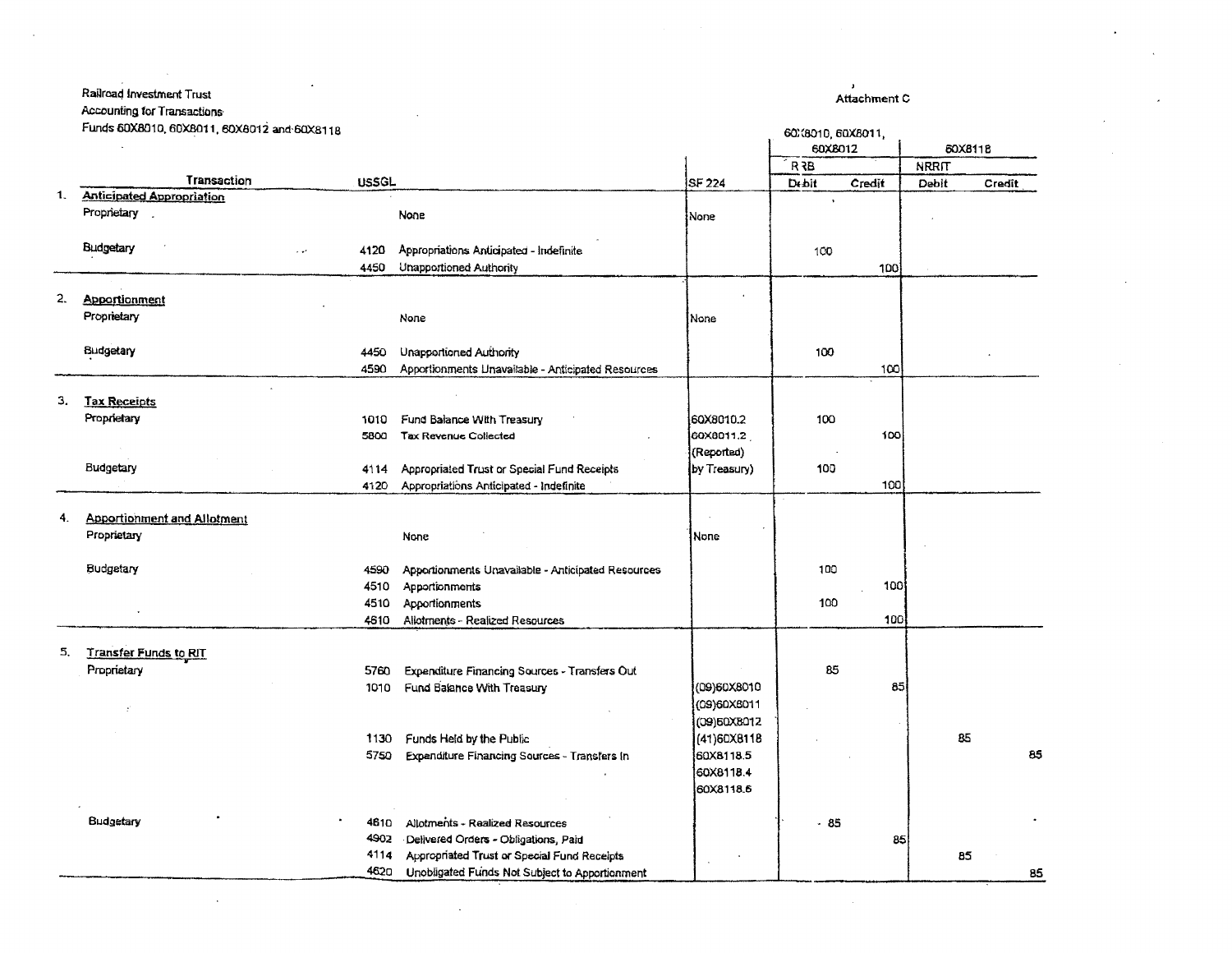#### Railroad Investment Trust

Funds 60X8010, 60X8011, 60X8012 and 60X8118

#### Attachment C

 $\bullet$ 

 $\sim$   $\sim$ 

 $\bar{z}$ 

 $\sim$ 

|     | Funds 60X8010, 60X8011, 60X8012 and 60X8118               |              |                                                                 |                             |       | 60X8010, 60X8011, |         |        |
|-----|-----------------------------------------------------------|--------------|-----------------------------------------------------------------|-----------------------------|-------|-------------------|---------|--------|
|     |                                                           |              |                                                                 |                             |       | 60X8012           | 60XB118 |        |
|     |                                                           |              |                                                                 |                             | RRB   |                   | NRRIT   |        |
|     | Transaction                                               | USSGL        |                                                                 | SF 224                      | Debit | Credit            | Debit   | Credit |
| 6.  | Purchases of Treasury Securities at Par                   |              |                                                                 |                             |       |                   |         |        |
|     | Proprietary                                               |              |                                                                 |                             |       |                   |         |        |
|     |                                                           | 1610<br>1130 | Investment in U.S. Securities (par)<br>Funds Held by the Public | (8B)60X8118<br>(41) 60X8118 |       |                   | 10      | $10 -$ |
|     |                                                           |              |                                                                 |                             |       |                   |         |        |
|     | Budgetary                                                 |              | None                                                            |                             |       |                   |         |        |
| 7.  | Sale of Treasury Securities at Par2                       |              |                                                                 |                             |       |                   |         |        |
|     | Proprietary                                               | 1130         | Funds Held by the Public                                        | (41)60X8118                 |       |                   | 5       |        |
|     |                                                           | 1610         | Investment in U.S. Securities (par)                             | (98) 60X8118                |       |                   |         | 5      |
|     |                                                           |              |                                                                 |                             |       |                   |         |        |
|     | Budgetary                                                 |              | None                                                            |                             |       |                   |         |        |
|     |                                                           |              |                                                                 |                             |       |                   |         |        |
| 8.  | <b>Earnings on Federal Securities</b>                     |              |                                                                 |                             |       |                   |         |        |
|     | Proprietary                                               | 1130         | Funds held by the Public                                        | (41)60X8115                 |       |                   | 1.      |        |
|     |                                                           | 5310         | Earnings on investments                                         | 60X8118.2                   |       |                   |         | 1      |
|     | Budgetary                                                 | 4114         | Appropriated Trust or Special Fund Receipts                     |                             |       |                   | 1       |        |
|     |                                                           | 4620         | Unobligated Funds Not Subject to Apportionment                  |                             |       |                   |         | 1      |
|     |                                                           |              |                                                                 |                             |       |                   |         |        |
| 9.  | Purchase of Federal Agency Securities at Par <sup>2</sup> |              |                                                                 |                             |       |                   | 10      |        |
|     | Proprietary                                               | 1620         | Investment in Securities Other than Public Debt                 | (80)60XB11B                 |       |                   |         | 10     |
|     |                                                           | 1130         | Funds held by the Public                                        | (41)60x8118                 |       |                   |         |        |
|     |                                                           |              |                                                                 |                             |       |                   |         |        |
|     | Budgetary                                                 |              | None                                                            |                             |       |                   |         |        |
| 10. | Sale of Federal Agency Securities at Par2                 |              |                                                                 |                             |       |                   |         |        |
|     | Proprietary                                               | 1130         | Funds held by the Public                                        | (41)60x8118                 |       |                   | 10      |        |
|     |                                                           | 1620         | Investment in Securities Other than Public Debt                 | (90)60x8118                 |       |                   |         | 10     |
|     |                                                           |              |                                                                 |                             |       |                   |         |        |
|     | Budgetary                                                 |              | None                                                            |                             |       |                   |         |        |
| 11. | <b>RITC Purchases of Non-Federal Securities</b>           |              |                                                                 |                             |       |                   |         |        |
|     | Proprietary                                               | 1620         | Investment in Securities Other than Public Debt                 | (42)60x8118 <sup>1</sup>    |       |                   | 73      |        |
|     |                                                           | 1130         | Funds Held by the Public                                        | (41)60X8118                 |       |                   |         | 73     |
|     |                                                           |              |                                                                 |                             |       |                   |         |        |
|     | Budgetary                                                 | 4620         | Unobligated Funds Not Subject to Apportionment                  |                             |       |                   | 73      |        |
|     |                                                           | 4394         | Receipts unavailable for Obligation Upon Collection             |                             |       |                   |         | 73     |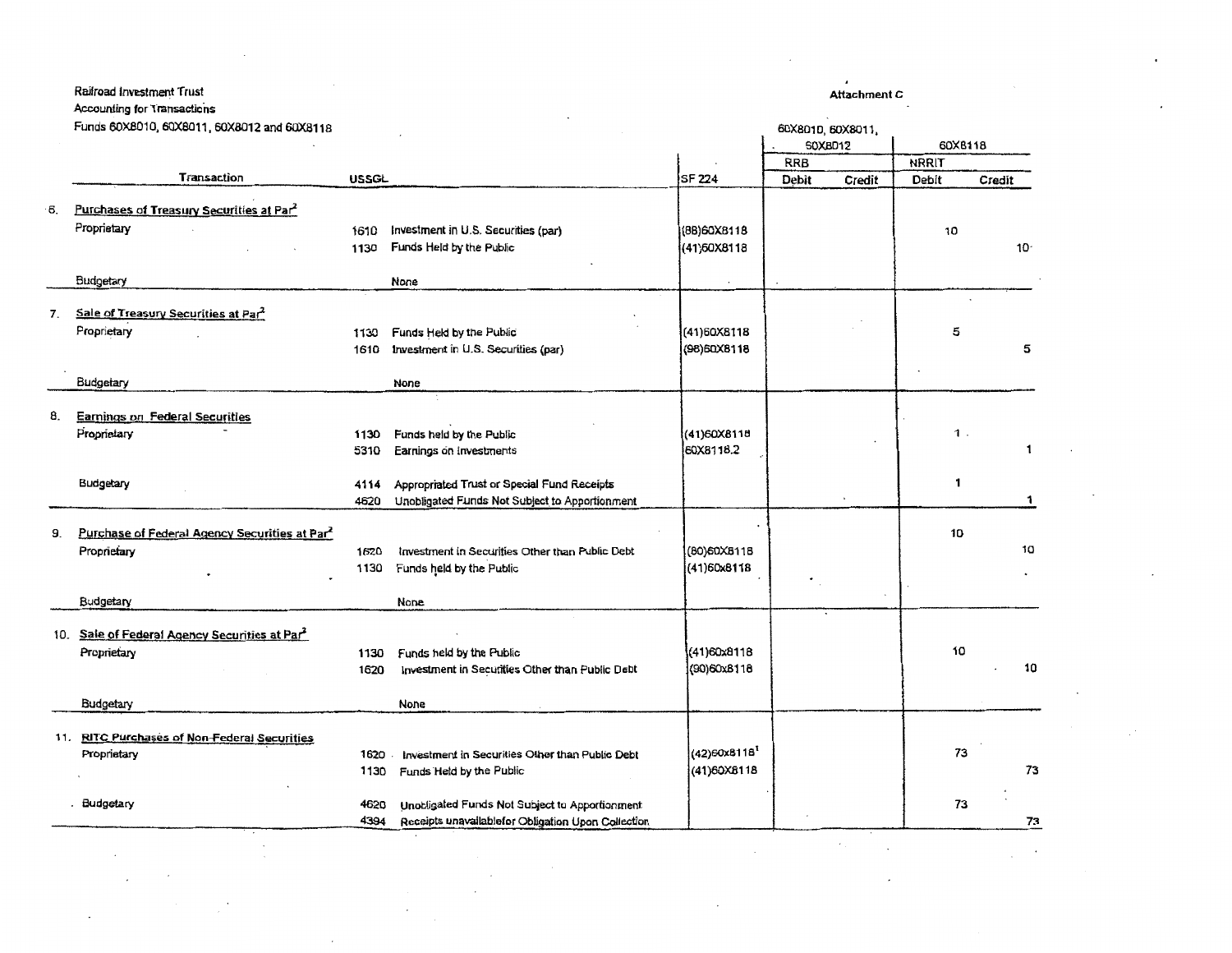#### **Railroad Investment Trust**

Accounting for Transactions

Funds 60X8010, 60X8011, 60X8012 and 60X8118

#### 60X8012 60X8118 **FRB NRRIT** Transaction **USSGL SF 224** Dapit Credit Debit Credit 12. Mark to Market for Unrealized Gain (Non-Federal Securities) (42)60X8116 Proprietary 1618 Market Adjustment - Investments 20 60X8118.1 20 7180 Unrealized Gain - Investments Budgetary Appropriated Trust or Special Fund Receipts 20 4114 Receipts Unavailable for Obligation Upon Collection 20 4394 13. RITC Sale of Non-Federal Securities (reflecting market adjustment- realized gain) Funds Held by the Public (41) 60XB11B 100 Proprietary 1130 (42)60X8118<sup>1</sup> 73 Investment in Securities Other than Public Debt 1620 27 60XB118.1 7110 Gains on Disposition of Assets 60X8118.1 20 Unrealized Gain - Investments 7180 (42)60X8118<sup>1</sup> 20 Market Adjustment - Investments 1618  $\overline{7}$ Appropriated Trust or Special Fund Receipts Budgetary 4114 93 Receipts Unavailable for Obligation Upon Collection 4394 Unobligated Funds Not Subject to Apportionment 100 4620 14. Payment of Admin Expenses (10)60X8118 2 Proprietary 6100 Operating Expenses (41)60X8118 2 1130 Funds Held by the Public 2 Fund Balance with Treasury<sup>3</sup> 1010  $\overline{\mathbf{z}}$ Fund Balance with Treasury 1010 2 Unobligated Funds Not Subject to Apportionment Budgetary 4620  $\overline{\mathbf{2}}$ Delivered Orders-Obligations, Paid 4902  $\overline{\phantom{a}}$ 15. Payment of Benefits 2 (61) 60X8118 **Benefit Expenses** Proprietary 6400 z (41) 60XB118 1130 Funds Held by the Public Fund Balance with Treasury<sup>3</sup>  $\mathbf{c}$ 1010  $\overline{\mathbf{2}}$ Fund Balance with Treasury 1010 Budgetary 4620 Unobligated Funds Not Subject to Apportionment 2 Delivered Orders-Obligations, Paid 2 4902

Attachment C

60X8010, 60X8011,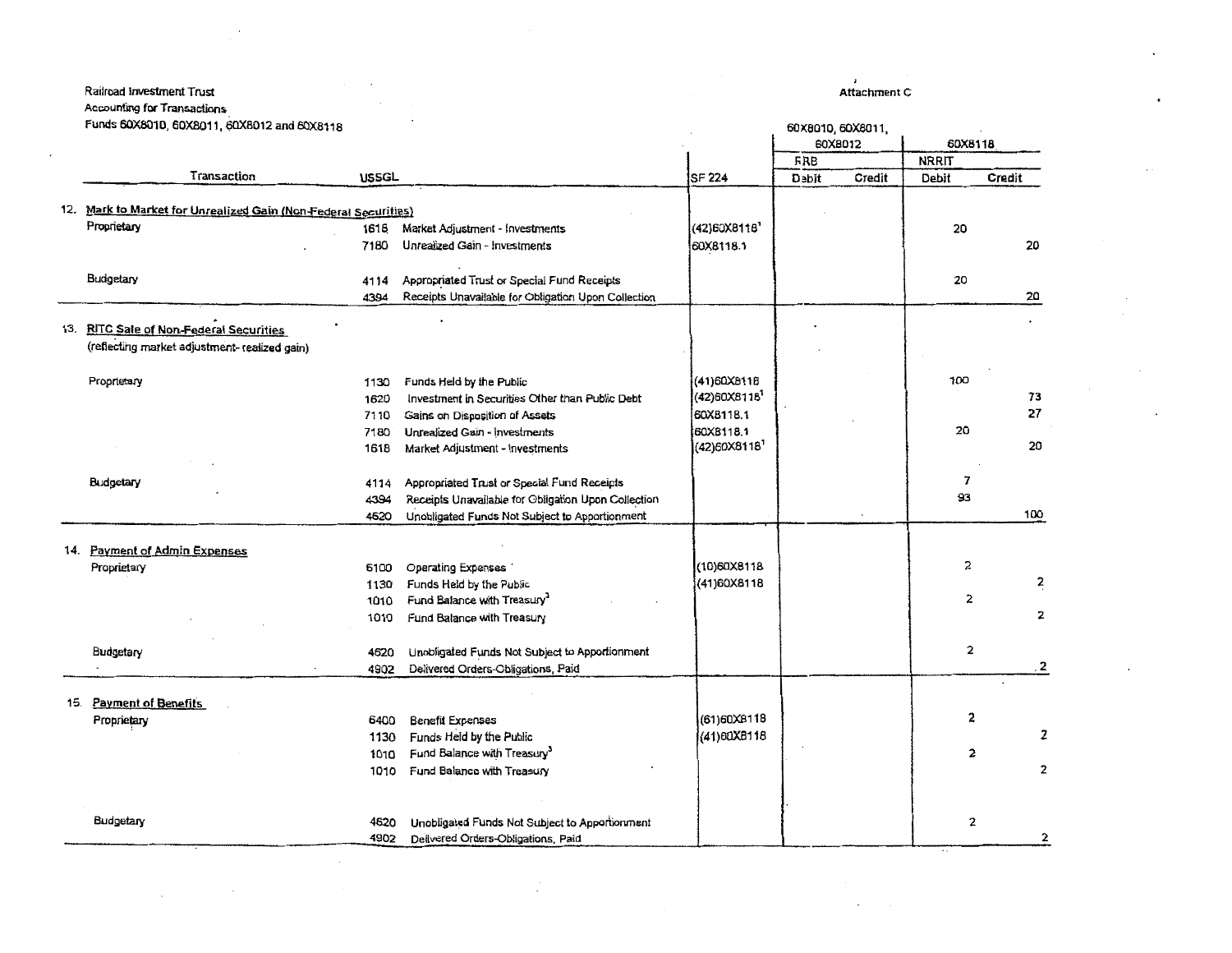#### Railroad Investment Trust

Accounting for Transactions

#### Funds 60X8010, 60X8011, 60XB012 and 60X8118

Attachment c

|     | Punus GOADO IU, GOADO II, GOADO IZ and GOAD I 18                |              |                                                                                                    |                            | <b>60X8010, 60X8011,</b> |        |              |        |
|-----|-----------------------------------------------------------------|--------------|----------------------------------------------------------------------------------------------------|----------------------------|--------------------------|--------|--------------|--------|
|     |                                                                 |              |                                                                                                    |                            | 60X8012                  |        | 60X8118      |        |
|     |                                                                 |              |                                                                                                    |                            | <b>RRB</b>               |        | <b>NRRIT</b> |        |
|     | <b>Transaction</b>                                              | <b>USSGL</b> |                                                                                                    | SF 224                     | Debit                    | Credit | Debit        | Credit |
| 16. | Interest and Dividends Received (Non-Federal Securities)        |              |                                                                                                    |                            |                          |        |              |        |
|     | Proprietary                                                     | 1130         | Funds Held by the Public                                                                           | (41)60X8118                |                          |        | 5            |        |
|     |                                                                 | 5310         | interest Revenue                                                                                   | 60X8118.3                  |                          |        |              | s      |
|     |                                                                 |              |                                                                                                    |                            |                          |        |              |        |
|     | Budgetary                                                       | 4114         | Appropriated Trust or Special Fund Receipts                                                        |                            |                          |        | 5            |        |
|     |                                                                 | 4620         | Unobligated Funds Not Subject to Apportionment                                                     |                            |                          |        |              | 5      |
|     |                                                                 |              |                                                                                                    |                            |                          |        |              |        |
|     | 17. Mark to Market for Unrealized Loss (Non-Federal Securities) |              |                                                                                                    |                            |                          |        |              |        |
|     | Proprietary                                                     | 7280         | Unrealized Loss - Investments                                                                      | 60X8118.1                  |                          |        | 10           |        |
|     |                                                                 | 1618         | Market Adjustment - Investments                                                                    | $(42)60X8118$ <sup>1</sup> |                          |        |              | 10     |
|     | Budgetary                                                       | 4394         | . Receipts Unavailable for Obligation Upon Collection                                              |                            |                          |        | 10           |        |
|     |                                                                 | 4114         | Appropriated Trust or Special Fund Receipts                                                        |                            |                          |        |              | 10     |
|     |                                                                 |              |                                                                                                    |                            |                          |        |              |        |
|     | 18. Transfer Zero-Coupon Bonds to NRIT                          |              |                                                                                                    |                            |                          |        |              |        |
|     | Proprietary                                                     | 1630         | Investments - ZCBs                                                                                 | (88)60X8011                |                          | 1,000  |              |        |
|     |                                                                 | 1631         | <b>Unamortized Discount - ZCBs</b>                                                                 | (72)60X8011                | 400                      |        |              |        |
|     |                                                                 | 1633         | Amortization of Discount - ZCBs                                                                    |                            | 200                      |        |              |        |
|     |                                                                 | 1638         | Market Adjustment - ZCBs                                                                           | (72)60X8011                | 100                      |        |              |        |
|     |                                                                 | 7110         | Gains on Disposition of Assets                                                                     |                            |                          | 200    |              |        |
|     |                                                                 | 1630         | Investments - ZCBs                                                                                 | (88)60X8118                |                          |        | 1,000        |        |
|     | L                                                               | 1631         | Unamortized Discount - ZCBs                                                                        | (72)60X8118                |                          |        |              | 400    |
|     |                                                                 | 1638         | Market Adjustment - ZCBs                                                                           | (72)60X8118                |                          |        |              | 100    |
|     |                                                                 |              |                                                                                                    |                            |                          |        |              |        |
|     | Budgetary                                                       |              | None                                                                                               |                            |                          |        |              |        |
|     |                                                                 |              |                                                                                                    |                            |                          |        |              |        |
| 19. | Mark to Market - Zero Coupon Bonds                              |              |                                                                                                    |                            |                          |        |              |        |
|     | Proprietary                                                     | 1638         | Market Adjustment - Investments in zero coupon bonds                                               | (72)60X8118                |                          |        | 50           |        |
|     |                                                                 | 5310         | <b>Interest Revenue</b>                                                                            | 60X8118.1                  |                          |        |              | 50     |
|     |                                                                 |              |                                                                                                    |                            |                          |        | 50           |        |
|     | Budgetary                                                       | 4114<br>4394 | Appropriated Trust or Special Fund Receipts<br>Receipts Unavailable for Obligation Upon Collection |                            |                          |        |              | 50     |
|     |                                                                 |              |                                                                                                    |                            |                          |        |              |        |

<sup>1</sup> Until programming changes are in effect for Treasury's central accounting system, monthly reporting to Treasury of subclass 42 (investments

in non-Federal securities) is not required. However, balances for non-Federal securities should be reflected as a footnote in the 4th quarter

FACTS II submission for yearend reporting.

<sup>2</sup> For Federal securities purchased at a premium, discount, or include accrued interest, refer to existing U.S. Standard General Ledger guidance

for budgetary and/or proprietary accounting transaction entries. Additionally, for \$F224 reporting, if investments are in non-guaranteed Federal Agency Securities

use subclass 81 for investments and 91 for redemptions.

<sup>3</sup> This is an automatic system entry. Do not report on the SF224. 10/20202